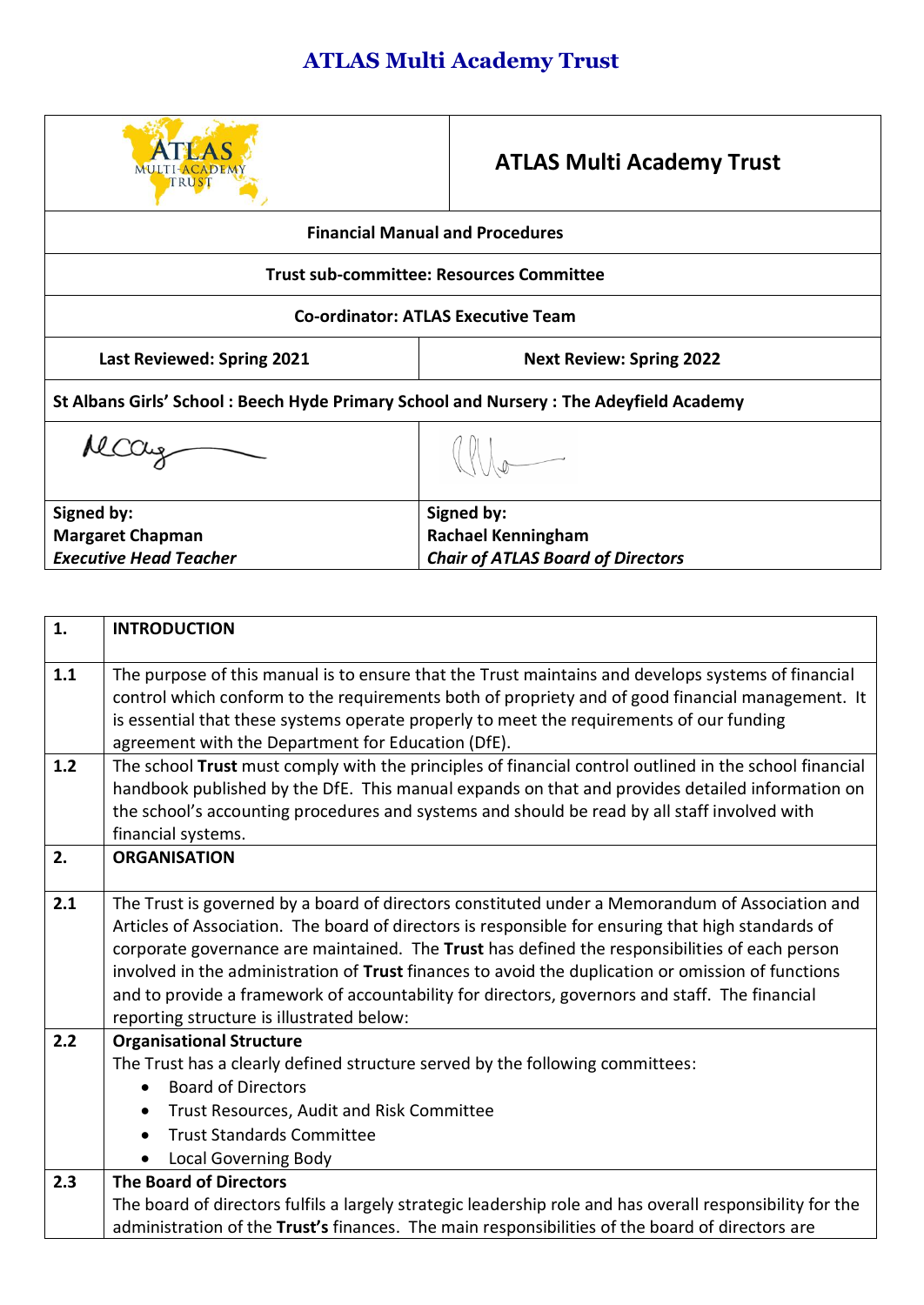|     | prescribed in the Funding Agreement between the Trust and the DfE, Terms of Reference and in       |
|-----|----------------------------------------------------------------------------------------------------|
|     | the Trust scheme of governance.                                                                    |
|     |                                                                                                    |
|     | The main responsibilities include:                                                                 |
|     | ensuring that grant from the DfE is used only for the purposes intended                            |
|     | appointment of-Head Teachers / Principals and senior staff<br>$\bullet$                            |
|     | receiving of the audit<br>$\bullet$                                                                |
|     | approval of the annual budget<br>$\bullet$                                                         |
|     | maintain a list of business interest for directors<br>٠                                            |
|     | approval of policies<br>$\bullet$                                                                  |
|     | authorisation of orders for goods, works and services between £50,001 and EU limits<br>$\bullet$   |
|     | approval of school development plan                                                                |
|     | agrees a formal schedule of delegation<br>$\bullet$                                                |
|     | approve payments made to the Head Teacher / Principal                                              |
| 2.4 | <b>The Resources Committee</b>                                                                     |
|     | The Resources Committee is a committee of the Board of Directors. The committee meets at least     |
|     | once a term but more frequent meetings can be arranged if necessary.                               |
|     |                                                                                                    |
|     | The main responsibilities of the Resources Committee are detailed in the Terms of Reference and    |
|     | Schedule of Financial Delegation which has been authorised by the board of directors.              |
|     |                                                                                                    |
|     | St Albans Girls' School, Finance, Premises and Operations Committee has a delegated responsibility |
|     | from the Board of Trustees to facilitate the same powers as the Resources Committee for this       |
|     | school only.                                                                                       |
|     |                                                                                                    |
|     | The main responsibilities include:                                                                 |
|     | the initial review and recommendation of the annual budget to the full board of directors<br>٠     |
|     | the regular monitoring of actual expenditure and income against budget<br>$\bullet$                |
|     | ensuring the annual accounts are produced in accordance with the requirements of the               |
|     | Companies Act 1985 and the DfE guidance issued to academies                                        |
|     | present findings of audit to full board of directors                                               |
|     | ensuring that a minimum of three written quotations are obtained for goods, works and              |
|     | services valued between £10,001 and £50,000                                                        |
|     | ensuring that a tender specification is provided and appropriate suppliers invited to tender,      |
|     | the Trust may use the find a tender service to search and apply for high value contracts           |
|     | (usually above £118,000) in the UK's public and utilities sectors. Find a Tender has replaced      |
|     | the EU's Tenders Electronic Daily from 1/1/2021 for high value contracts in the UK                 |
|     | For goods, works and services the EU Procurement Threshold are:                                    |
|     | Goods - £189,330                                                                                   |
|     | Works - £4,733,252                                                                                 |
|     | Most services - £189,330<br>п                                                                      |
|     | Some series for education are covered by the 'light touch regime'. The threshold for these is      |
|     | £663,540                                                                                           |
|     | The new light-touch regime (LTR) is a specific set of rules for certain service<br>п               |
|     | contracts that tend to be of lower interest to cross-border competition.                           |
|     | Those service contracts include certain social, health and education services,                     |
|     | defined by Common Procurement Vocabulary (CPV) codes. The list of services                         |
|     | to which the Light-Touch Regime applies can be found here.                                         |
|     | authorising expenditure for goods, works and services between £10,001 and £50,000                  |
|     |                                                                                                    |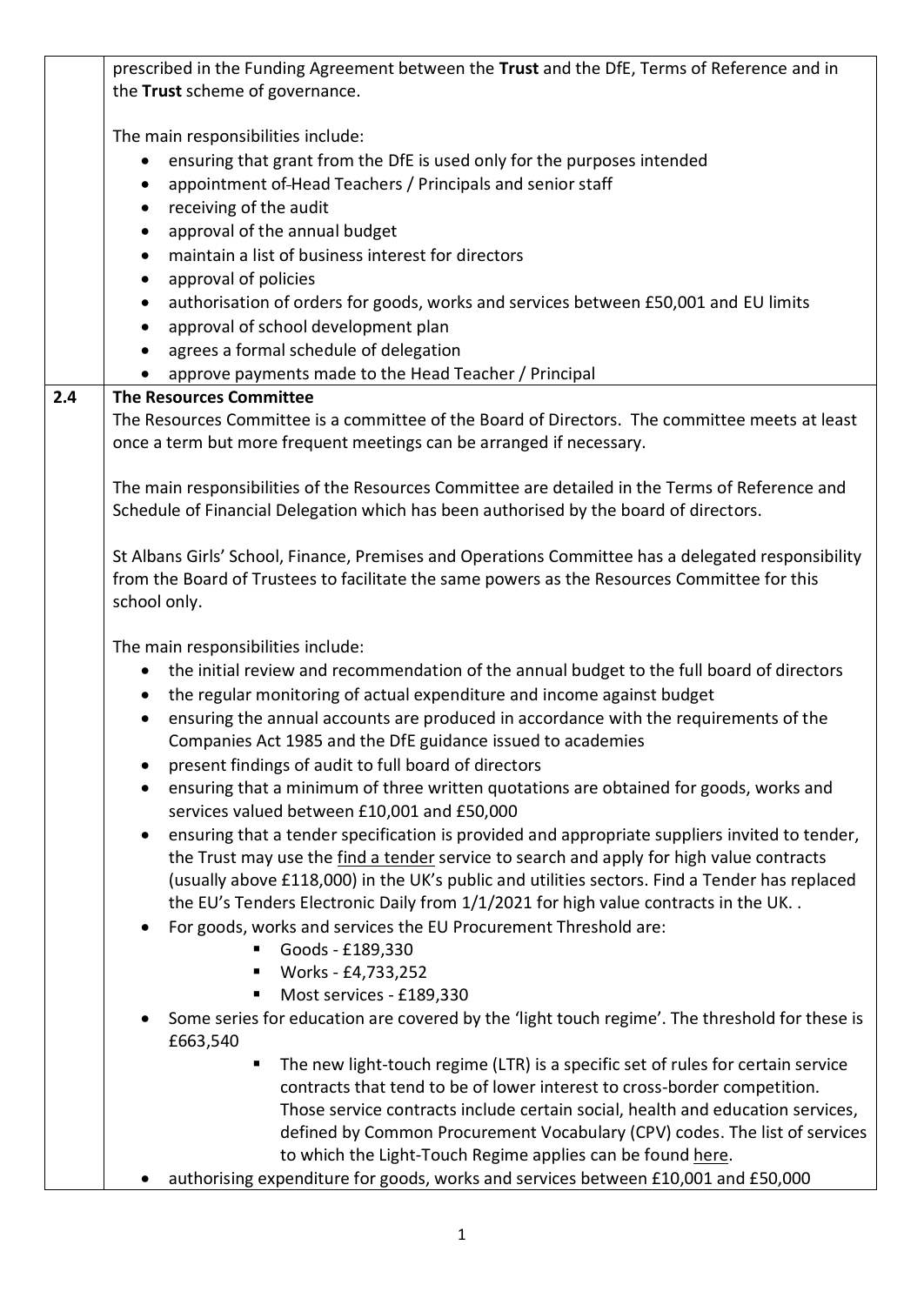|     | reviewing the reports of the internal audit on the effectiveness of the financial procedures              |
|-----|-----------------------------------------------------------------------------------------------------------|
|     | and controls, and reported this to the full board of directors                                            |
|     | approve all payments over £500 to the Head Teacher / Principal ie reimbursement of                        |
|     | payment for goods, services purchased on behalf of the school                                             |
|     | open bank accounts, business charge cards and approve signatories                                         |
|     | approval of disposal of assets in excess of £500<br>$\bullet$                                             |
|     | receiving of policies and recommending to full board of directors<br>$\bullet$                            |
|     | writing off of bad debts over £500*<br>$\bullet$                                                          |
|     | reviewing report of insurance cover<br>$\bullet$                                                          |
|     | review benchmarking report<br>$\bullet$                                                                   |
|     | authorising and overseeing any investments                                                                |
|     | *any single debt in excess of £1000 requires Secretary of State approval                                  |
| 2.5 | The CEO, Head Teacher or Principal                                                                        |
|     | In each school within the Trust, within the framework of their school development plan as                 |
|     | approved by the board of directors, the Head Teacher / Principal has overall executive                    |
|     | responsibility for the school's activities including financial activities under the direct supervision of |
|     | the Executive Head Teacher. Much of the financial responsibility has been delegated to the COO,           |
|     | budget holders and finance team, but the Head Teacher / Principal in conjunction with the                 |
|     | Executive Head Teacher still retains responsibility for:                                                  |
|     | approving new staff appointments<br>$\bullet$                                                             |
|     | authorising expenditure for goods, works and services between £5001 and £10,000                           |
|     | ensuring that a minimum of two written quotations are obtained for goods, works and<br>$\bullet$          |
|     | services between £5001 and £10,000                                                                        |
|     | ensuring that a minimum of three written quotes are obtained for goods, works and<br>$\bullet$            |
|     | services between £10,001 and £50,000                                                                      |
|     | ensuring tendering process is followed<br>$\bullet$                                                       |
|     | signing cheques, authorising BACs payments (in conjunction with any other authorised<br>$\bullet$         |
|     | signatory if over £1000).                                                                                 |
|     | review monthly management accounts                                                                        |
|     | sign off monthly payroll<br>$\bullet$                                                                     |
|     | approve quarterly VAT claims                                                                              |
|     | approving disposal of assets under £500                                                                   |
|     | writing off of bad debts under £500                                                                       |
|     | approving any access to digital systems used and user access for staff                                    |
| 2.6 | <b>Accounting Officer</b>                                                                                 |
|     | The Funding Agreement requires the Trust to identify the CEO as the Accounting Officer. This post         |
|     | confers responsibility for financial and administrative matters. This is a vital role, as the Accounting  |
|     | Officer is personally responsible to the board of directors for ensuring:                                 |
|     | regularity and propriety                                                                                  |
|     | prudent and economical administration                                                                     |
|     | avoidance of waste and extravagance<br>$\bullet$                                                          |
|     | efficient and effective use of available resources and                                                    |
|     | the day to day organisation, staffing and management of the school                                        |
|     | Included in the responsibilities of the Accounting Officer is a duty to take appropriate action if the    |
|     | board of directors, or the Chairman, is contemplating a course of action which he or she considers        |
|     | would infringe the requirements of propriety or regularity (including the provisions of the Funding       |
|     | Agreement, the School's Development Plan, or other documents setting out the financial duties of          |
|     | the board of directors or of any other rules governing the conduct of the body), or would not             |
|     | represent prudent or economical administration, or the efficient or effective discharge of the board      |

2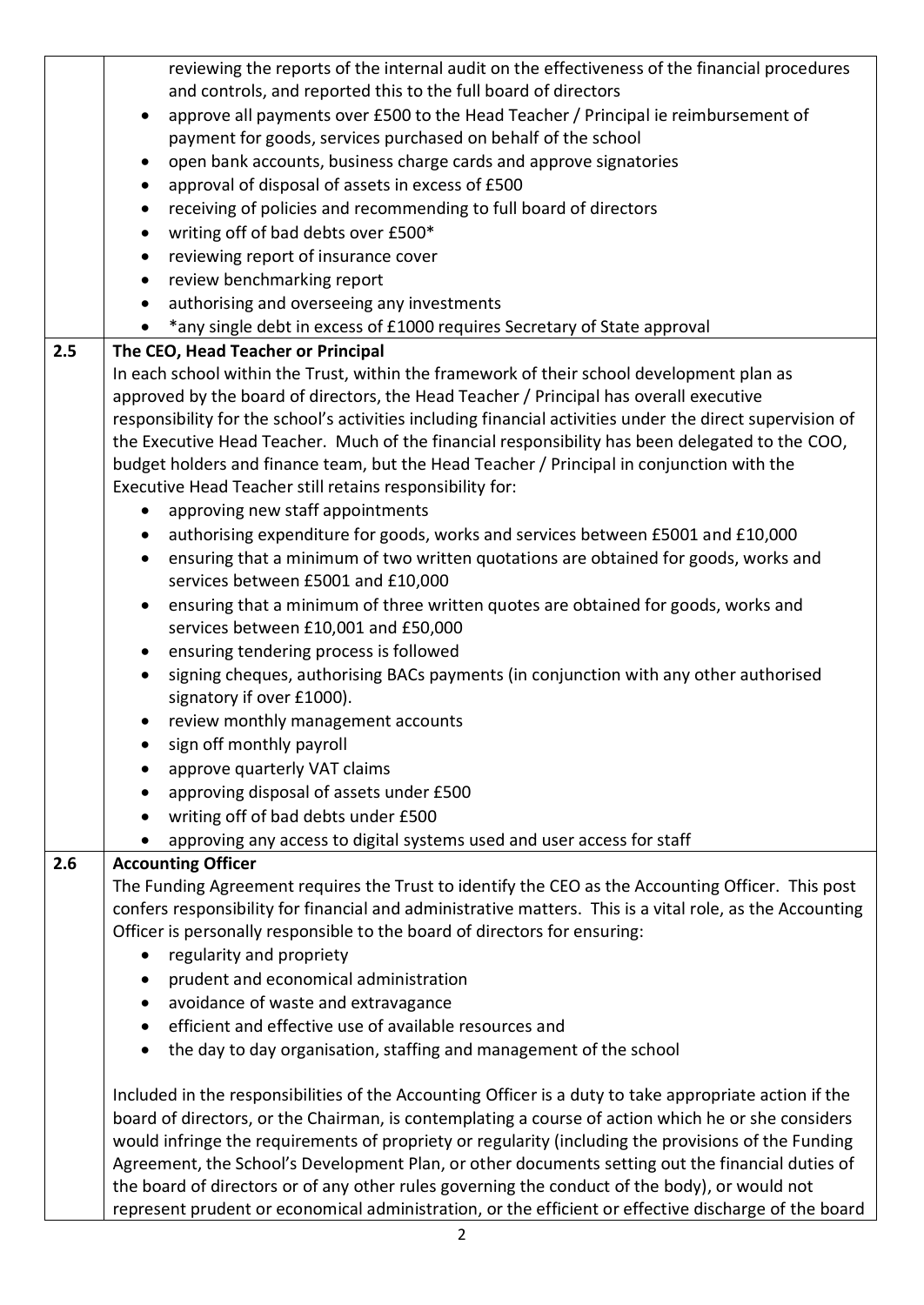|     | of directors functions.                                                                                                                                                                                                                                                                                                                                                                                                                                                                                                                                        |
|-----|----------------------------------------------------------------------------------------------------------------------------------------------------------------------------------------------------------------------------------------------------------------------------------------------------------------------------------------------------------------------------------------------------------------------------------------------------------------------------------------------------------------------------------------------------------------|
|     | In such circumstances, the Accounting Officer would be required to put his or her objections in<br>writing to the board of directors and to advise them of the requirement to inform the DfE<br>Accounting Officer (the Permanent Secretary) and the school's external auditors, as well as the<br><b>Controller and Auditor General.</b><br>Such notification should occur without undue delay, and the Departmental Accounting Officer will                                                                                                                  |
|     | need to consider whether to intervene in such cases.                                                                                                                                                                                                                                                                                                                                                                                                                                                                                                           |
|     | The Accounting Officer may delegate, or appoint others to assist in these responsibilities, as set out<br>in the Schedule of Financial Delegation Policy.                                                                                                                                                                                                                                                                                                                                                                                                      |
| 2.7 | The COO<br>The COO works in close collaboration with the CEO (Executive Head Teacher) / Head Teacher /<br>Principal through whom he or she is responsible to the directors. The COO also has direct access to<br>the directors via the Resources Audit and Risk Committee.<br>The main responsibilities of the COO are:<br>the management of the school financial position at a strategic and operational level within<br>$\bullet$                                                                                                                            |
|     | the framework for financial control determined by the board of directors<br>preparation of annual budget, and 3 and 5 year forecast budgets<br>the maintenance of effective systems of internal control<br>$\bullet$<br>ensuring that the annual accounts are properly presented and adequately supported by the<br>underlying books and records of the school<br>ensuring forms and returns are sent to the DfE and Companies House in line with the<br>published timetables<br>Undertakes annual benchmarking and presents to finance directors<br>$\bullet$ |
|     | ensuring that the Trust Finance Manager and finance team manage the day to day financial<br>$\bullet$<br>issues including the establishment and operation of a suitable accounting system<br>ensuring that the Trust Finance Manager and finance team prepare monthly management<br>$\bullet$<br>accounts<br>ensure that the national deal for schools has been considered for appropriate procurement<br>Delegated management of the procurement and tender process as detailed in the<br><b>Procurement Policy</b>                                           |
| 2.8 | <b>Internal Audit</b><br>Internal audit, which is appointed by the board of directors and provides directors with an                                                                                                                                                                                                                                                                                                                                                                                                                                           |
|     | independent oversight of the school's financial affairs is currently carried out by Williams Giles. The<br>main duty of internal audit is to provide the board of directors with independent assurance that:<br>the financial responsibilities of the board of directors are being properly discharged<br>resources are being managed in an efficient, economical and effective manner<br>sound systems of internal financial control are being maintained<br>financial considerations are fully taken into account in reaching decisions                      |
|     | Internal Audit will undertake a termly programme of reviews to ensure that financial transactions<br>have been properly processed and that controls are operating as laid down by the board of<br>directors. A report of the findings from each visit will be presented to the Resources Committee.                                                                                                                                                                                                                                                            |
| 2.9 | <b>Other Staff</b><br>Other members of staff, primarily the Trust Finance Manager, finance manager, finance officer,<br>finance assistant and budget holders, will have some financial responsibilities and these are                                                                                                                                                                                                                                                                                                                                          |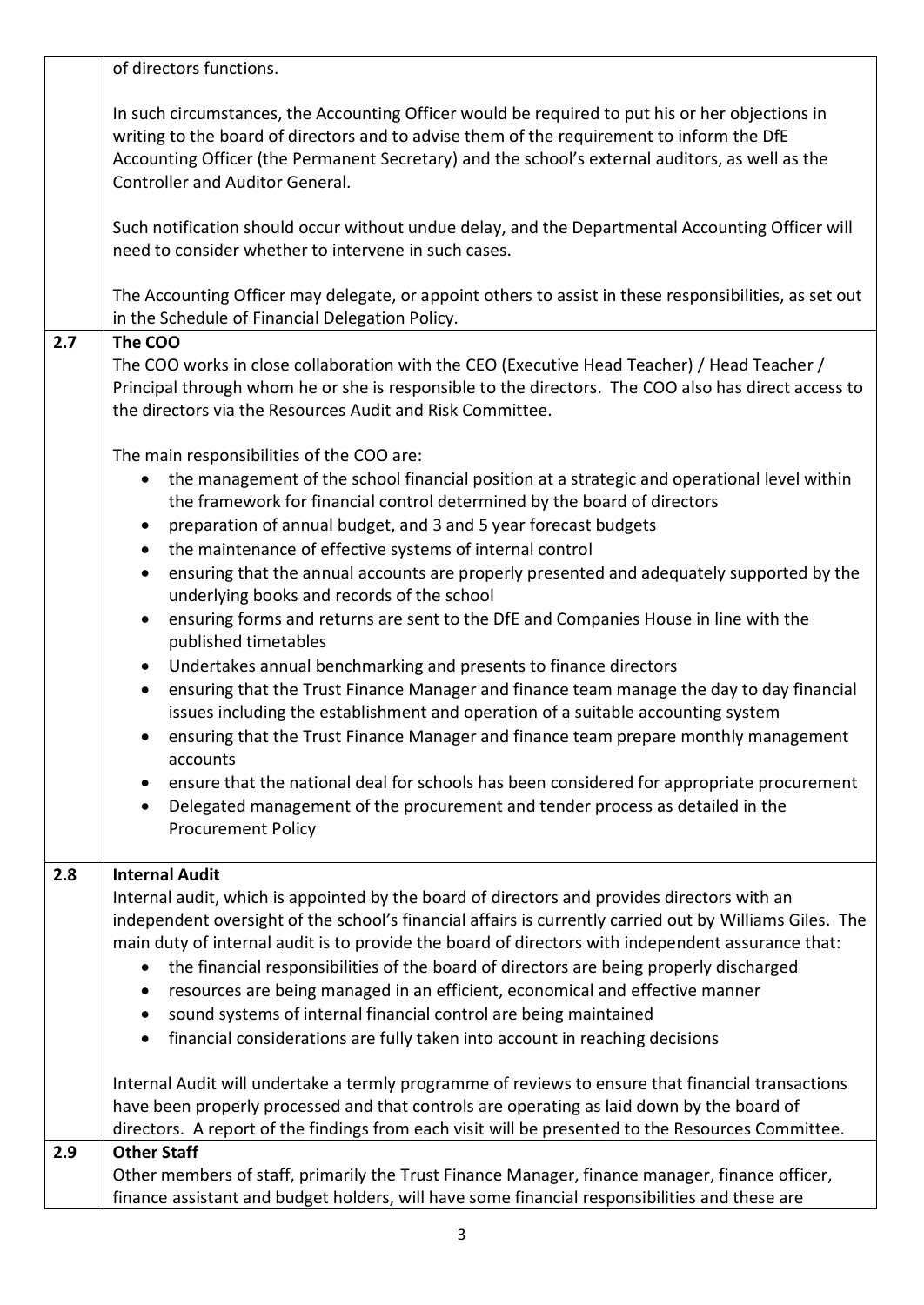|      | detailed in the following sections of this manual. All staff are responsible for the security of school                                                                                                                                                                                                                                                                                                                                                                                                                                                                                                                                                                                                                                                                |
|------|------------------------------------------------------------------------------------------------------------------------------------------------------------------------------------------------------------------------------------------------------------------------------------------------------------------------------------------------------------------------------------------------------------------------------------------------------------------------------------------------------------------------------------------------------------------------------------------------------------------------------------------------------------------------------------------------------------------------------------------------------------------------|
|      | property, for avoiding loss or damage, for ensuring economy and efficiency in the use of resources                                                                                                                                                                                                                                                                                                                                                                                                                                                                                                                                                                                                                                                                     |
|      | and for conformity with the requirements of the school's financial procedures.                                                                                                                                                                                                                                                                                                                                                                                                                                                                                                                                                                                                                                                                                         |
| 2.10 | <b>Register of Business Interests</b><br>It is important for anyone involved in spending public money to demonstrate that they do not<br>benefit personally from the decisions they make. To avoid any misunderstanding that might arise<br>all school directors, governors and staff with significant financial or spending powers are required<br>to declare any financial interests they have in companies or individuals from which the school may<br>purchase goods or services. The register is open to public inspection.                                                                                                                                                                                                                                       |
|      | The register should include all business interests such as directorships, share holdings or other<br>appointments of influence within a business or organisation which may have dealings with the<br>school. The disclosures should also include business interests of relatives such as a parent or<br>spouse or business partner where influence could be exerted over a governor or a member of staff<br>by that person.                                                                                                                                                                                                                                                                                                                                            |
|      | The existence of a register of business interests does not, of course, detract from the duties of<br>directors, governors and staff to declare interests whenever they are relevant to matters being<br>discussed by the board of directors or a committee. Where an interest has been declared,<br>directors, governors and staff should withdraw from that part of any committee or other meeting.                                                                                                                                                                                                                                                                                                                                                                   |
|      | The Trust finance manager maintains a register of business interest for school staff with financial<br>responsibilities, and the clerk to the directors maintains a register of business interest of all<br>directors.                                                                                                                                                                                                                                                                                                                                                                                                                                                                                                                                                 |
|      | The Trusts must be even-handed in its relationship with related parties by ensuring that:<br>Trustees comply with their statutory duties as company directors to avoid conflicts of interest,<br>not accept benefits from third parties, and to declare interests in proposed transactions or<br>arrangements                                                                                                                                                                                                                                                                                                                                                                                                                                                          |
|      | All members, trustees, local governors within the trust and senior employees have completed<br>the register of interests.                                                                                                                                                                                                                                                                                                                                                                                                                                                                                                                                                                                                                                              |
|      | No member, trustee, local governor, employee or related individual or organisation uses their<br>$\bullet$<br>connection to the trust for personal gain, including payment under terms that are preferential<br>to those that would be offered to an individual or organisation with no connection to the Trust<br>There are no payments to any member of the trustee by the Trust unless permitted by the<br>$\bullet$<br>articles, or by authority of the Charity Commission, and comply with any relevant agreement<br>with the Secretary of State. Trusts will need to consider these obligations where payments are<br>made to other business entities who employ the trustee, are owned by the trustee, or in which<br>the trustee holds a controlling interest. |
|      | The Charity Commission's approval is obtained where the trust believes a significant advantage<br>$\bullet$<br>exits in paying a trustee for acting as a trustee.<br>Any payment provided to the persons referred to in 219 satisfies the 'at cost' requirement in<br>this policy                                                                                                                                                                                                                                                                                                                                                                                                                                                                                      |
| 2.11 | Trading with connected parties - "at cost" requirement<br>A school must pay no more than "cost" for goods or services provided to it by any connected party<br>with a value exceeding £2,500 cumulatively, in any one financial year as outlined in the Academies<br>Financial Handbook 2020 sections 5.48-5.58. Where a contract takes the school's cumulative<br>annual total with the connected party beyond £2,500, the element above £2,500 must be at no<br>more than cost.                                                                                                                                                                                                                                                                                      |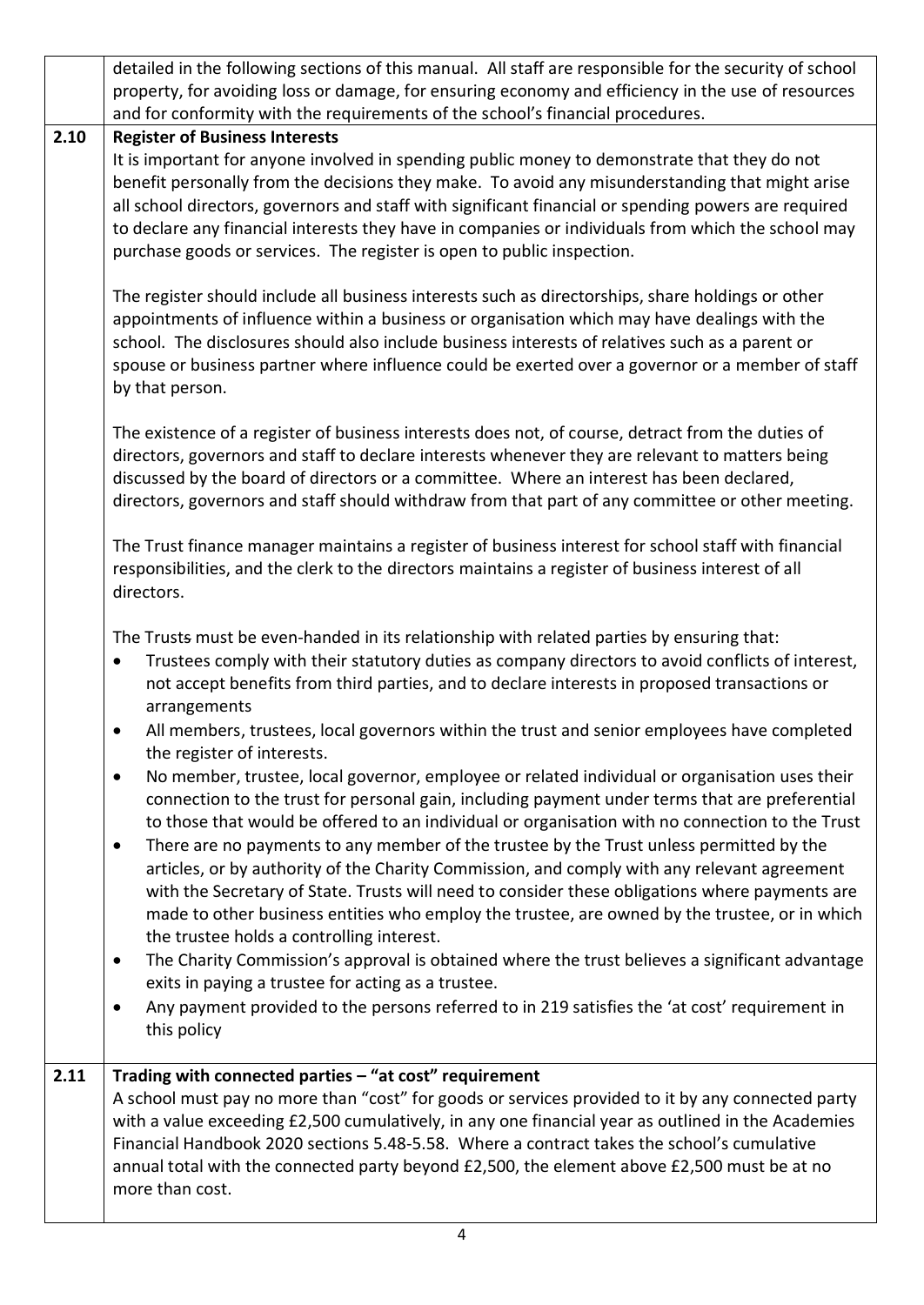|      | The board of trustees must ensure requirements for managing related party transactions are<br>applied across the trust. The chair of the board and the accounting officer must ensure their<br>capacity to control and influence does not conflict with these requirements. they must manage<br>personal relationships with related parties to avoid both real and perceived conflicts of interest,<br>promoting integrity and openness in accordance with the seven principles of public life |
|------|------------------------------------------------------------------------------------------------------------------------------------------------------------------------------------------------------------------------------------------------------------------------------------------------------------------------------------------------------------------------------------------------------------------------------------------------------------------------------------------------|
|      | The Trust must recognise that some relationships with related parties may attract greater public<br>scrutiny, such as:                                                                                                                                                                                                                                                                                                                                                                         |
|      | Transactions with individuals in a position of control and influence, including the chair of the<br>$\bullet$<br>board and the accounting officer                                                                                                                                                                                                                                                                                                                                              |
|      | Payments to organisation with a profit motive, as opposed to those in the public or voluntary<br>٠<br>sectors                                                                                                                                                                                                                                                                                                                                                                                  |
|      | Relationships with external auditors beyond their duty to deliver a satisfactory audit<br>$\bullet$                                                                                                                                                                                                                                                                                                                                                                                            |
|      | The Academy must report all transactions with related parties that take place on or after 1 April 2019<br>to the ESFA in advance of the transaction taking place                                                                                                                                                                                                                                                                                                                               |
|      | The academy must gain prior approval from the ESFA for contracts for the supply of goods or services<br>to the trust by a related party agreed on or after 1 April 2019 where any of the following limits arise:                                                                                                                                                                                                                                                                               |
|      | A contract exceeding £20,000<br>A contract of any value that would take the total value of contracts with the related party<br>$\bullet$<br>beyond £20,000 in the same financial year ending 31 August                                                                                                                                                                                                                                                                                         |
|      | A contract of any value if there have been contracts exceeding £20,000 individually or<br>$\bullet$<br>cumulatively with the related party in the same financial year ending 31 August                                                                                                                                                                                                                                                                                                         |
|      | Clarify that the above transaction with related parties don't include salaries or other payments<br>made by the trust to a person under a contract of employment through the trusts payroll                                                                                                                                                                                                                                                                                                    |
| 2.12 | Freedom of Information<br>The school is aware of the requirements placed upon the establishment and has drawn up a policy<br>to reflect this.                                                                                                                                                                                                                                                                                                                                                  |
| 2.13 | <b>Whistle Blowing</b>                                                                                                                                                                                                                                                                                                                                                                                                                                                                         |
|      | The school expects the highest standards of conduct from all employees and will treat seriously any<br>concern that an employee may have about illegal or improper conduct.                                                                                                                                                                                                                                                                                                                    |
|      | Employees will be expected, through agreed procedures and without fear of recrimination, to bring<br>to the attention of the Head Teacher / Principal any serious impropriety or breach of procedure.                                                                                                                                                                                                                                                                                          |
|      | Employees who do not follow the steps identified in the Whistleblowing Policy or other agreed                                                                                                                                                                                                                                                                                                                                                                                                  |
|      | internal procedures, and take their concern to other outside the sources (e.g. the press) may be<br>subject to a formal disciplinary investigation.                                                                                                                                                                                                                                                                                                                                            |
| 3.   | <b>INTERNAL FINANCIAL CONTROL</b>                                                                                                                                                                                                                                                                                                                                                                                                                                                              |
| 3.1  | <b>Separation of Duties</b>                                                                                                                                                                                                                                                                                                                                                                                                                                                                    |
|      | The Trust maintains this detailed procedures manual that reflects the day to day management of                                                                                                                                                                                                                                                                                                                                                                                                 |
|      | financial administration. As far as possible, the allocation of duties has been made to ensure that<br>the same person is not responsible for a process from start to finish in order to reduce the risk of                                                                                                                                                                                                                                                                                    |
|      | error or intentional manipulation.                                                                                                                                                                                                                                                                                                                                                                                                                                                             |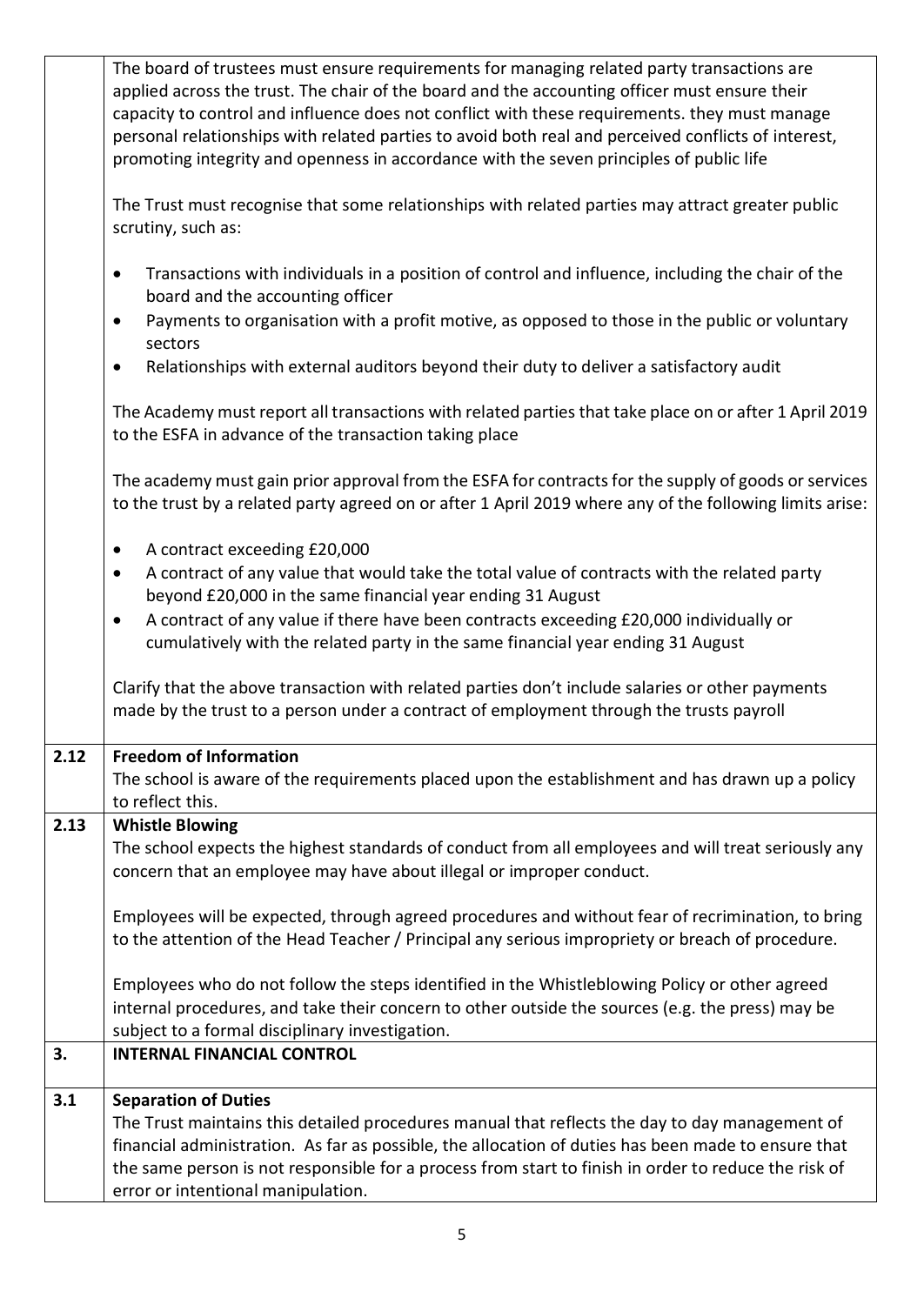| 3.2 | <b>Approved Signatories</b>                                                                                                |
|-----|----------------------------------------------------------------------------------------------------------------------------|
|     | Authorisation of an action, transaction, etc is a key internal control. Staff are expected to exercise                     |
|     | authority only where they have been delegated the power to do so. In any event, authorisation                              |
|     | should be clearly recorded by the individual's signature and printed name. The finance office will                         |
|     | maintain specimen signature schedules.                                                                                     |
|     |                                                                                                                            |
|     | All orders and invoices are authorised for payment by the delegated budget holder. Details of all                          |
|     | budget holders are held within the accounting system and the Trust Finance Manager holds a                                 |
|     | separate list detailing the name of the budget holder, their signature and any restrictions to their                       |
|     | signing limits.                                                                                                            |
| 3.3 | <b>Maintenance of Complete and Permanent Records</b>                                                                       |
|     | The Trust ensures that complete financial records are maintained at all times so that transactions                         |
|     | are traceable from the original documentation to the accounting records and vice versa. Where                              |
|     | amendments are required, the person making the change initials the alteration. All manual records                          |
|     | are completed in ink and correction fluid is not used. All records are authorised or approved                              |
|     | independently from the person completing them. Records are retained for seven years.                                       |
| 4.  | ACCOUNTING SYSTEM - to be updated in Sept21 to reflect workings of new FMS - PSF                                           |
|     |                                                                                                                            |
| 4.1 | All the financial transactions of the school must be recorded on the school financial system                               |
| 4.2 | <b>System Access</b>                                                                                                       |
|     | Entry to the accounting system is password restricted and the Trust Finance Manager is responsible                         |
|     | for ensuring regular password changes are implemented.                                                                     |
|     |                                                                                                                            |
|     | Access to the component parts of the accounting system can also be restricted, the Trust Finance                           |
|     | Manager is responsible for setting access levels for all members of staff using the system.                                |
| 4.3 | <b>Back-up Procedures</b>                                                                                                  |
|     | The IT Manager is responsible for ensuring that there are effective back up procedures for the                             |
|     | system. The accounting system is backed up daily will the Sims data. This is done in accordance                            |
|     | with the School's Business Continuity Policy.                                                                              |
|     |                                                                                                                            |
|     | The COO should also prepare a critical incident recovery plan in the event of loss of accounting                           |
|     | facilities or financial data. This should link in with the business risk register which is the annual                      |
|     | assessment made by directors of the major risks to which the school is exposed and the systems                             |
| 4.4 | that have been put in place to mitigate those risks.                                                                       |
|     | <b>Transaction Processing</b><br>All transactions input to the accounting system must be authorised in accordance with the |
|     | procedures specified in this manual.                                                                                       |
|     |                                                                                                                            |
|     | Bank transactions should be input by the finance team and the reconciliation of the bank to                                |
|     | accounting system complete by either the Trust finance manager or finance officer, this                                    |
|     | reconciliation is checked and signed to evidence this check, by the Trust Financial Manager or COO.                        |
|     |                                                                                                                            |
|     | Detailed information on the operation of the school financial system can be found with the trust                           |
|     | finance manager.                                                                                                           |
| 4.5 | <b>Accounting Routines</b>                                                                                                 |
|     | The month end routine is undertaken by the finance manager and reviewed by the Trust Finance                               |
|     | Manager. In order for relevant budget monitoring information to be produced, the schools                                   |
|     | accounting package must be up to date. The school has set a month end routine to ensure that the                           |
|     | accounts are up to date prior to the budget monitoring reports being produced.                                             |
|     |                                                                                                                            |
|     | This includes:                                                                                                             |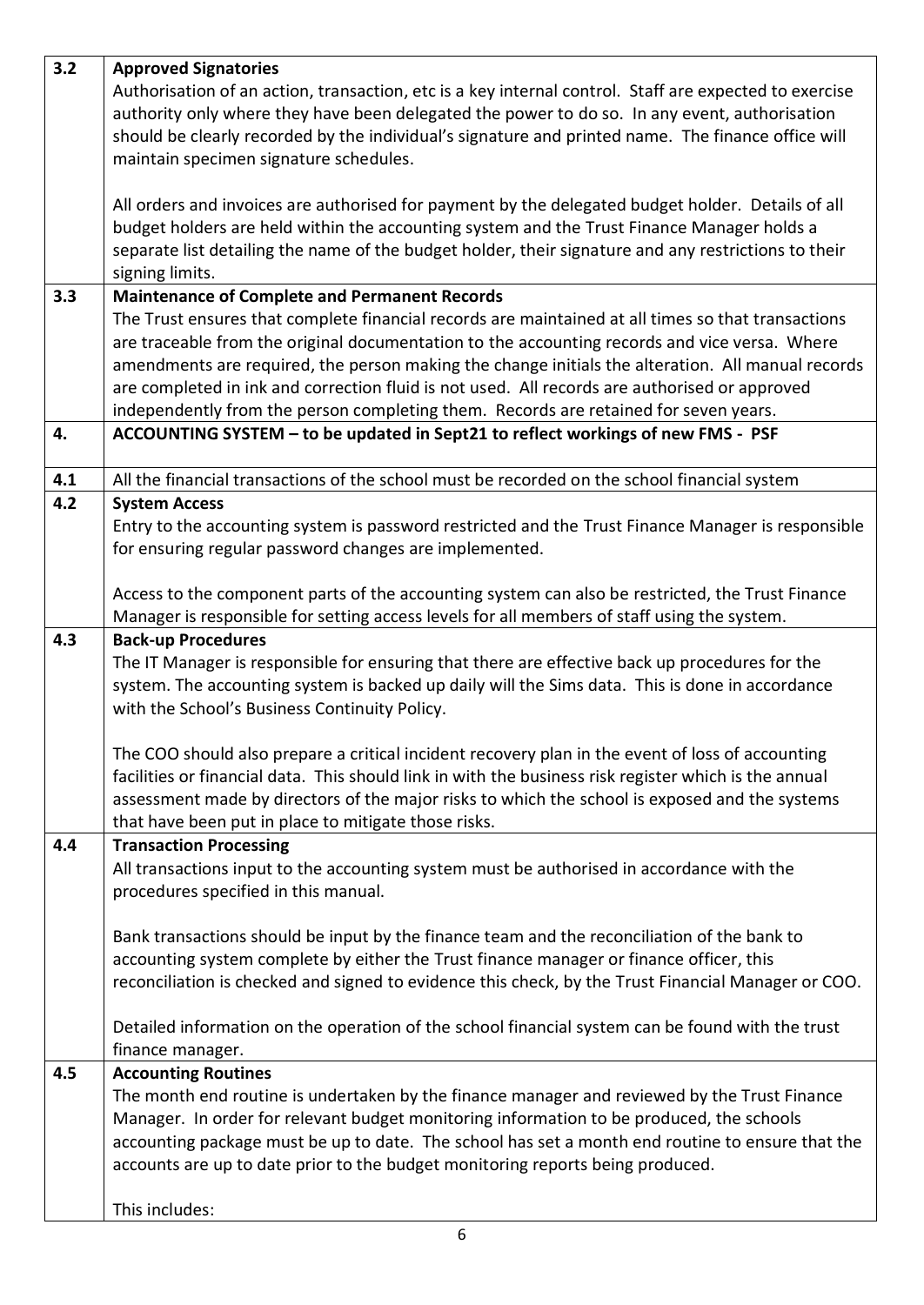|     | all posting onto the accounting package are brought up to date                                                                                                                             |
|-----|--------------------------------------------------------------------------------------------------------------------------------------------------------------------------------------------|
|     | bank reconciliations on all accounts are performed                                                                                                                                         |
|     | control accounts are review and cleared                                                                                                                                                    |
|     | budget monitoring reports are printed and monitored                                                                                                                                        |
|     | VAT returns are submitted to HMRC                                                                                                                                                          |
|     | other journals and transactions are posted.                                                                                                                                                |
|     |                                                                                                                                                                                            |
| 4.6 | <b>Coding Structure</b><br>The school has set up its coding structure in accordance with the guidance issued by DfE and in                                                                 |
|     | order to provide clear records for management reporting purposes.                                                                                                                          |
| 4.7 | <b>Year-End</b>                                                                                                                                                                            |
|     |                                                                                                                                                                                            |
|     | The year-end routine is undertaken by the finance team. At the end of each finance year it is<br>important not to "close down" until all accruals and prepayments have been identified and |
|     |                                                                                                                                                                                            |
|     | processed and all reconciliations and control accounts have been performed. (See appendix 1)                                                                                               |
|     | At the end of the financial year the accounts system must be closed down and the accounts opened                                                                                           |
|     | for the next financial year.                                                                                                                                                               |
|     |                                                                                                                                                                                            |
|     | Once the accounts have been audited and passed, the year can be closed. No further transactions                                                                                            |
|     | can be posted in that year.                                                                                                                                                                |
| 4.8 | <b>Reconciliations</b>                                                                                                                                                                     |
|     | The Trust finance manager is responsible for ensuring the following reconciliations are performed                                                                                          |
|     | each month, and that any reconciling or balancing amounts are cleared:                                                                                                                     |
|     | debtor control account<br>$\bullet$                                                                                                                                                        |
|     | purchase ledger control account                                                                                                                                                            |
|     | payroll control account<br>$\bullet$                                                                                                                                                       |
|     | VAT control account                                                                                                                                                                        |
|     | all suspense accounts                                                                                                                                                                      |
|     | bank balance per the nominal ledger to the bank statement                                                                                                                                  |
|     | system reconciliation                                                                                                                                                                      |
|     | Any unusual or long outstanding reconciling items must be brought to the attention of the business                                                                                         |
|     | manager.                                                                                                                                                                                   |
| 5.  | <b>FINANCIAL MONITORING</b>                                                                                                                                                                |
|     |                                                                                                                                                                                            |
| 5.1 | <b>Monitoring and Review</b>                                                                                                                                                               |
|     | Following month end procedures, monthly reports are prepared by the finance manager. The                                                                                                   |
|     | reports detail accurate income and expenditure against budget.                                                                                                                             |
|     | A number of budget monitoring reports are extracted from the accounting system for the various                                                                                             |
|     | budget holders and distributed promptly, (the below list is not exhaustive):                                                                                                               |
|     | all academic departments                                                                                                                                                                   |
|     | $\bullet$                                                                                                                                                                                  |
|     | training                                                                                                                                                                                   |
|     | R&M                                                                                                                                                                                        |
|     | $\mathsf{I}\mathsf{T}$                                                                                                                                                                     |
|     | head's management fund                                                                                                                                                                     |
|     | All reports extracted are initially reviewed and where appropriate annotated by the trust finance                                                                                          |
|     | manager.                                                                                                                                                                                   |
|     |                                                                                                                                                                                            |
|     | 7                                                                                                                                                                                          |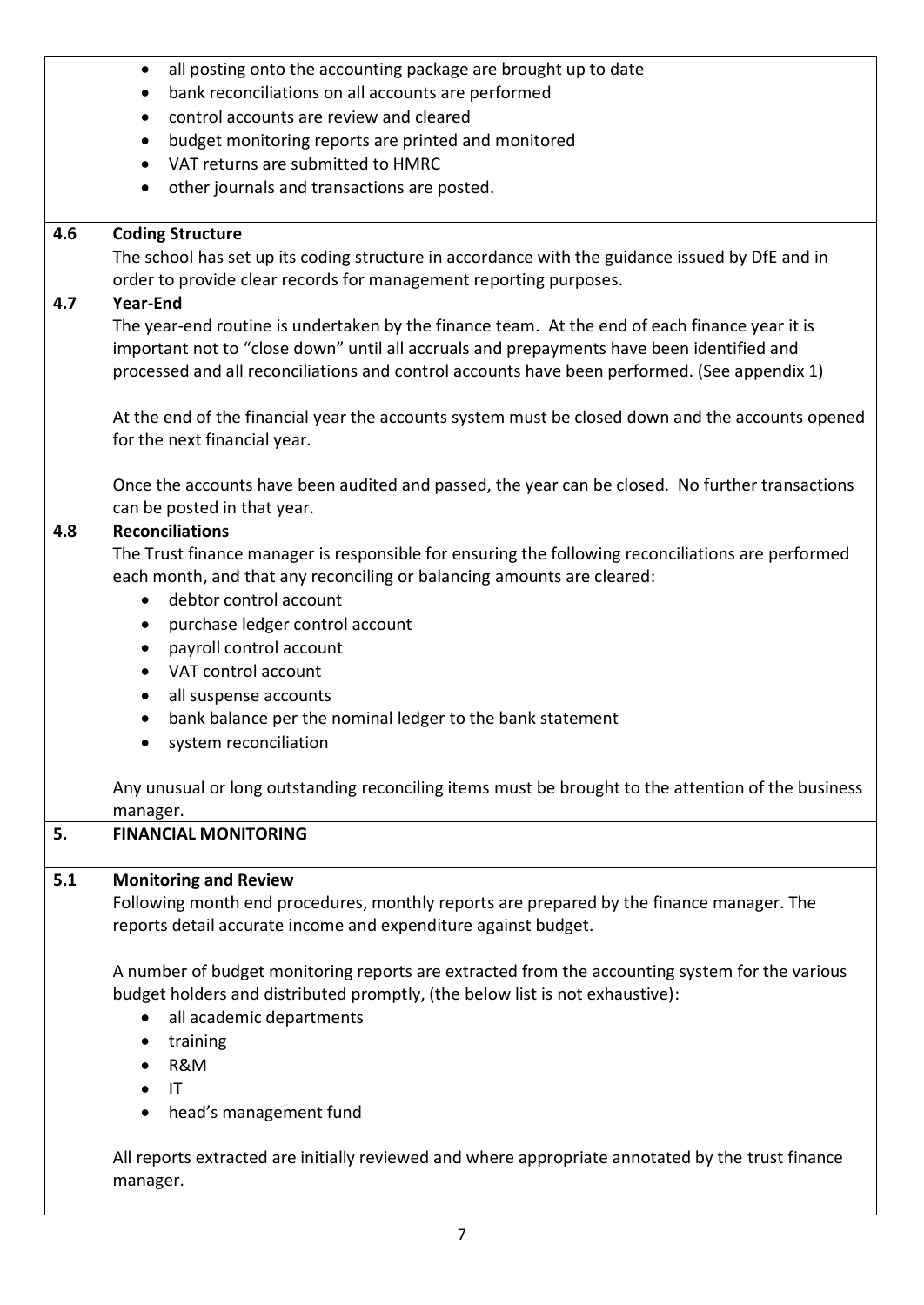| The monitoring process should be effective and timely in highlighting variances in the budget so<br>that differences can be investigated and action taken where appropriate. Only material budget<br>changes will result in virements being processed. All virements will be approved by the Resources<br>Committee before processing.                                                                       |
|--------------------------------------------------------------------------------------------------------------------------------------------------------------------------------------------------------------------------------------------------------------------------------------------------------------------------------------------------------------------------------------------------------------|
| Any potential overspend against the budget must in the first instance be discussed with the<br>Executive Head Teacher and Head Teacher / Principal. Monthly monitoring reports are reviewed<br>by each Head teacher and any potential budget overspends scrutinised in detail.                                                                                                                               |
| <b>Departmental Budget Holders</b>                                                                                                                                                                                                                                                                                                                                                                           |
| Budget managers are accountable for the items of expenditure and income they directly control. It<br>is the responsibility of the budget holder to ensure that their budget is being spent in the most<br>beneficial way for their department. They must ensure they are receiving value for money for<br>every purchase.                                                                                    |
| Each budget holder is provided with a monthly summary of the budget giving:<br>total spend<br>$\bullet$                                                                                                                                                                                                                                                                                                      |
| outstanding commitments (i.e. orders placed but invoice not yet received/paid)<br>$\bullet$<br>budget<br>$\bullet$                                                                                                                                                                                                                                                                                           |
| balance left<br>$\bullet$                                                                                                                                                                                                                                                                                                                                                                                    |
| The budget holder is required to examine the reports to ensure that the transactions are as<br>expected and that the report represents an accurate statement of the budget position. Where<br>there are any queries the budget holder is required to contact the finance manager to establish the<br>reason and action required, if appropriate.                                                             |
| At any stage, if concerns arise over the spending pattern of a particular cost centre it is raised in the<br>first instance by the finance manager with the budget holder. The explanations obtained are<br>relayed by the finance manager to the Head Teacher / Principal who decides on the appropriate<br>action.                                                                                         |
| <b>Head Teacher / Principal</b><br>Each Head Teacher / Principal is provided with a detailed summary of their whole school income<br>and expenditure, giving;<br>actual income / expenditure<br>$\bullet$<br>budgeted income / expenditure<br>$\bullet$<br>variance of actual to budget<br>$\bullet$<br>explanation of variances<br>$\bullet$<br>whole year budget "fixed"<br>whole year budget<br>$\bullet$ |
| This report is called a "Monthly Monitoring Report". In addition a monthly summary of the<br>budgetary position of all budget holders is also given.                                                                                                                                                                                                                                                         |
| These reports are discussed in detail with the Executive Head Teacher, COO and the Trust finance<br>manager. The report will also show where income is earmarked for specific purposes and,<br>therefore, not generally available to meet any other expenses.                                                                                                                                                |
| Resources Committee / STAGS Finance Premises and Operations Committee<br>On a monthly basis, the members of the Resources Committee are provided with the same monthly<br>monitoring report. In addition the Trust Finance Manager prepares a consolidated Trust monthly<br>monitoring report, which includes a Trust Balance Sheet and Trust Cash Flow report.                                              |
|                                                                                                                                                                                                                                                                                                                                                                                                              |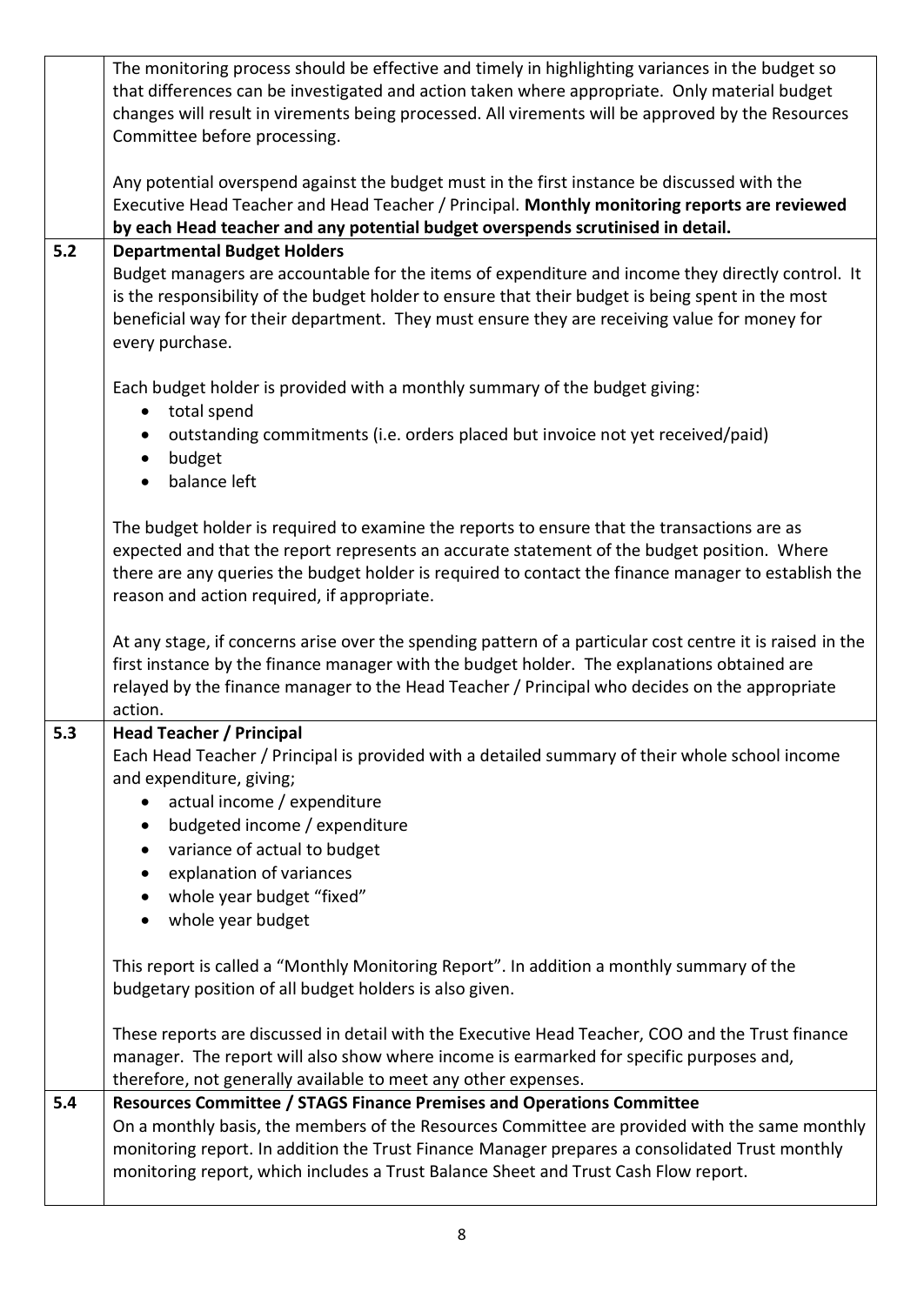|     | The committee' are also provided with the following returns                                                |
|-----|------------------------------------------------------------------------------------------------------------|
|     | budget return                                                                                              |
|     | annual accounts return                                                                                     |
|     | 3 & 5 year forecast                                                                                        |
|     | budget forecast return<br>$\bullet$                                                                        |
|     | benchmarking                                                                                               |
|     | Gender Pay Gap review                                                                                      |
| 6.  | <b>FINANCIAL PLANNING</b>                                                                                  |
|     |                                                                                                            |
| 6.1 | The Trust prepares both medium term and short-term financial plans.                                        |
|     |                                                                                                            |
|     | The medium term financial plan is prepared as part of the development planning process. The                |
|     | development plan indicates how the School's educational and other objectives are going to be               |
|     | achieved within the expected level of resources over the next three years.                                 |
|     | Each individual School Improvement Plan (SIP) for the school's within the Trust provides the               |
|     | framework for the annual budget. The budget is a detailed statement of the expected resources              |
|     | available to the Trust and the planned use of those resources for the following year.                      |
|     |                                                                                                            |
|     | The SIP planning process and the budgetary process are described in more detail below.                     |
| 6.2 | <b>School Improvement Plan</b>                                                                             |
|     | The SIP is concerned with the future aims and objectives of each School and how they are to be             |
|     | achieved; that includes matching the School's objectives and targets to the resources expected to          |
|     | be available. Plans are kept relatively simple and flexible. They are the "big picture" within which       |
|     | more detailed plans may be integrated.                                                                     |
|     |                                                                                                            |
|     | The form and content of the SIP are matters for the School to decide but due regard should be              |
|     | given to the matters included within the guidance to Schools and any annual guidance issued by the<br>DfE. |
|     |                                                                                                            |
|     | Each year the Head Teacher / Principal will propose a planning cycle and timetable to the Executive        |
|     | Head Teacher and board of directors which allows for:                                                      |
|     | a review of past activities, aims and objectives - "did we get it right?"                                  |
|     | definition or redefinition of aims and objectives - "are the aims still relevant?"                         |
|     | development of the plan and associated budgets - "how do we go forward?"<br>$\bullet$                      |
|     | implementation, monitoring and review of the plan $-$ "who needs to do what by when to                     |
|     | make the plan work and keep it on course"                                                                  |
|     | feedback into the next planning cycle - "what worked successfully and how can we<br>$\bullet$              |
|     | improve?"                                                                                                  |
|     |                                                                                                            |
|     | The timetable will specify the deadlines for the completion of each of the key stages described            |
|     | above. Lead responsibility for the completion of each of the stages will be assigned by the Head           |
|     | Teacher / Principal.                                                                                       |
|     |                                                                                                            |
|     | The completed SIP will include detailed objectives for the coming academic year and outline                |
|     | objectives for the following two years. The plan should also include the estimated resource costs,         |
|     | both capital and revenue, associated with each objective and success criteria against which                |
|     | achievement can be measured.                                                                               |
|     |                                                                                                            |
|     | For each objective the lead responsibility for ensuring progress is made towards the objective will        |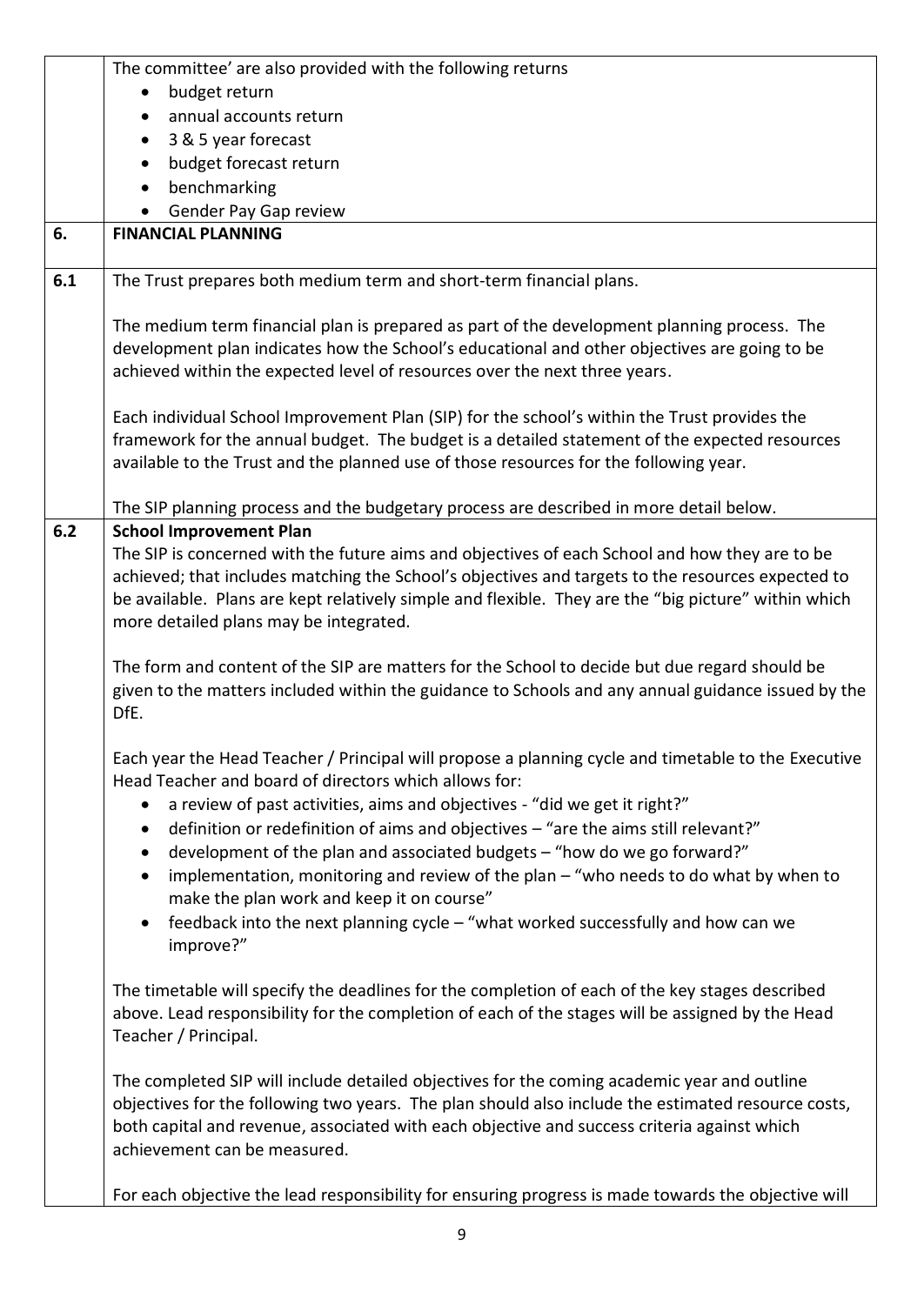|     | be assigned. The responsible manager should monitor performance against the defined success<br>criteria throughout the year and report to the Leadership Team on a regular basis. The Leadership  |
|-----|---------------------------------------------------------------------------------------------------------------------------------------------------------------------------------------------------|
|     | Team will report to the board of directors if there is a significant divergence from the agreed plan                                                                                              |
|     | and will recommend an appropriate course of action.                                                                                                                                               |
| 6.3 | <b>Annual Budget</b>                                                                                                                                                                              |
|     | The COO is responsible for preparing and obtaining approval for the annual budget. The budget                                                                                                     |
|     | must be reviewed in detail by the Resources Committee. The budget must be approved by the full<br>Board of directors.                                                                             |
|     |                                                                                                                                                                                                   |
|     | The approved budget must be submitted to the DfE by 31 July each year and the COO is responsible                                                                                                  |
|     | for establishing a timetable which allows sufficient time for the approval process and ensures that                                                                                               |
|     | the submission date is met.                                                                                                                                                                       |
|     |                                                                                                                                                                                                   |
|     | The annual budget will reflect the best estimate of the resources available to the School for the                                                                                                 |
|     | forthcoming year and will detail how those resources are to be utilised. There should be a clear link<br>between the development plan objectives and the budgeted utilisation of resources.       |
|     |                                                                                                                                                                                                   |
|     | The budgetary planning process will incorporate the following elements:                                                                                                                           |
|     | forecasts of the likely number of pupils to estimate the amount of DfE grant receivable                                                                                                           |
|     | review of other income sources available to the School to assess likely level of receipts<br>$\bullet$                                                                                            |
|     | review of past performance against budgets to promote an understanding of the School cost<br>$\bullet$                                                                                            |
|     | base                                                                                                                                                                                              |
|     | identification of potential efficiency savings<br>$\bullet$                                                                                                                                       |
|     | review of the main expenditure headings in light of the development plan objectives and<br>$\bullet$                                                                                              |
| 6.4 | the expected variations in cost e.g. pay increases, inflation and other anticipated changes.<br><b>Balancing the Budget</b>                                                                       |
|     |                                                                                                                                                                                                   |
|     |                                                                                                                                                                                                   |
|     | Comparison of estimated income and expenditure will identify any potential surplus or shortfall in                                                                                                |
|     | funding. If shortfalls are identified, opportunities to increase income should be explored and<br>expenditure headings will need to be reviewed for areas where cuts can be made. This may entail |
|     | prioritising tasks and deferring projects until more funding is available. Plans and budgets will need                                                                                            |
|     | to be revised until income and expenditure are in balance. If a potential surplus is identified, this                                                                                             |
|     | may be held back as a contingency or alternatively allocated to areas of need.                                                                                                                    |
| 6.5 | <b>Finalising the Budget</b>                                                                                                                                                                      |
|     | Once the different options and scenarios have been considered, a draft budget should be prepared                                                                                                  |
|     | by the COO for approval by the Head Teacher / Principal, the Resources Committee, and the Board                                                                                                   |
|     | of Directors. The budget should be communicated to all staff with responsibility for budget<br>headings so that everyone is aware of the overall budgetary constraints.                           |
|     |                                                                                                                                                                                                   |
|     | The budget should be seen as a working document which may need revising throughout the year as                                                                                                    |
|     | circumstances change.                                                                                                                                                                             |
| 6.6 | <b>Profiling the Annual Budget</b>                                                                                                                                                                |
|     | Once the budget has been approved and loaded onto the accounting system, it is profiled by the                                                                                                    |
| 6.7 | Finance Manager in accordance with known spending / income patterns.                                                                                                                              |
|     | <b>Benchmarking</b><br>The School recognises the benefits in using benchmarking information to learn from others in                                                                               |
|     | implementing changes to spending patterns to help deliver educational priorities.                                                                                                                 |
|     |                                                                                                                                                                                                   |
|     | As part of the annual budget setting exercise, the School review benchmarking data. The extent<br>and depth of review depends on what the data reveals compared to previous reviews and the       |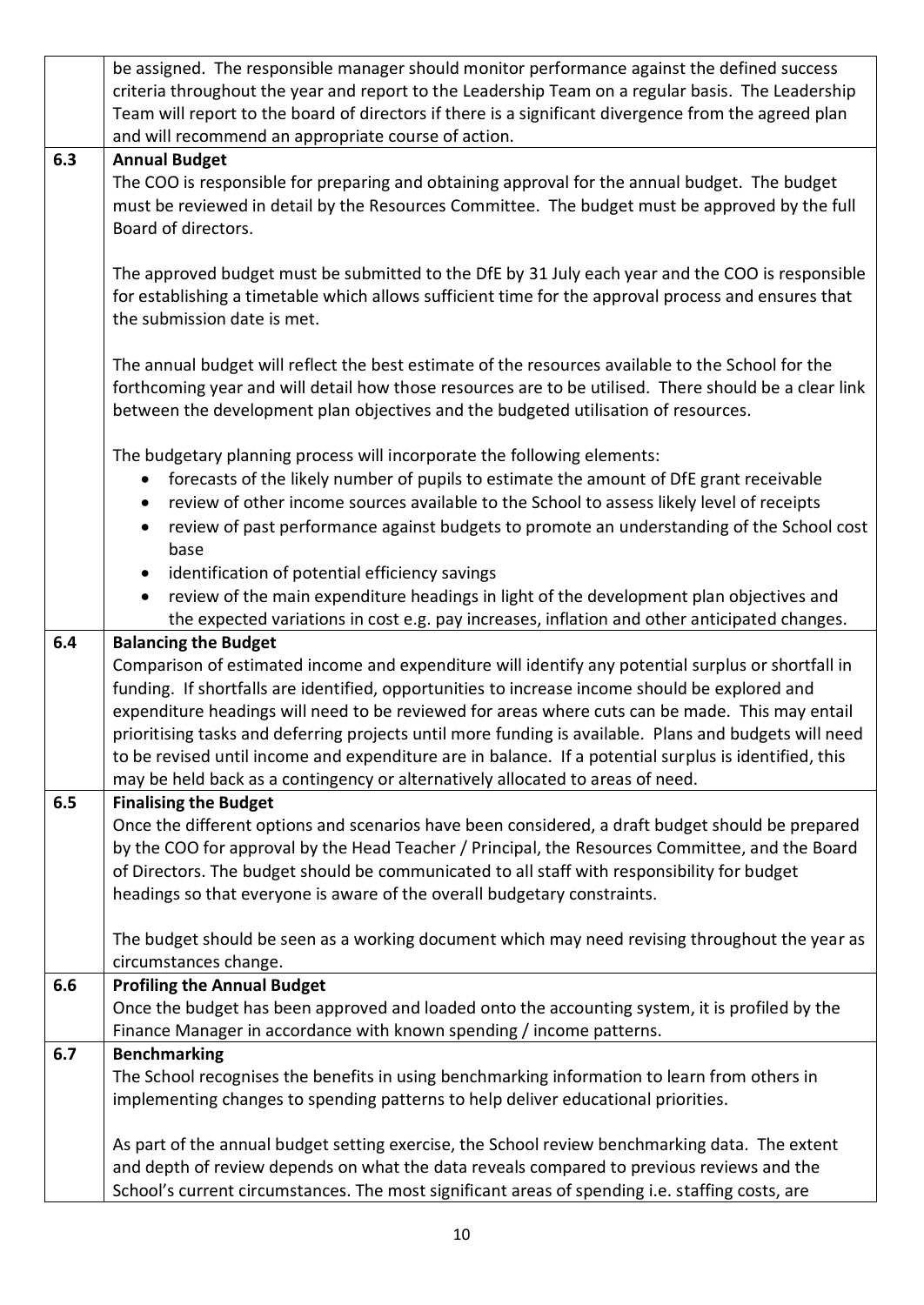|     | reviewed more frequently than others.                                                                                                                                                                                                                                                                                                                                                                                                                                                                                                                                                                                                             |
|-----|---------------------------------------------------------------------------------------------------------------------------------------------------------------------------------------------------------------------------------------------------------------------------------------------------------------------------------------------------------------------------------------------------------------------------------------------------------------------------------------------------------------------------------------------------------------------------------------------------------------------------------------------------|
|     | In order to obtain comparative data, the School uses a number of sources. The information is used<br>to determine how the school compares with other similar establishments and forms the basis<br>against which the setting of the current budget is challenged.                                                                                                                                                                                                                                                                                                                                                                                 |
|     | The results of the benchmarking are pulled together by the COO and presented to the Resources<br>Committee for discussion. Where the results of the exercise alter the basis for setting the budget,<br>this is notified to the full Board of Directors at the time of approval.                                                                                                                                                                                                                                                                                                                                                                  |
| 7.  | <b>PAYROLL</b>                                                                                                                                                                                                                                                                                                                                                                                                                                                                                                                                                                                                                                    |
| 7.1 | The Academy's payroll is outsourced to EPM and is administered according to the Payroll<br>Administration Policy which is reviewed formally every three years but which may be updated more<br>regularly as required.                                                                                                                                                                                                                                                                                                                                                                                                                             |
| 8.  | <b>PURCHASING</b>                                                                                                                                                                                                                                                                                                                                                                                                                                                                                                                                                                                                                                 |
| 8.1 | The School wants to achieve the best value for money from all purchases. This means they want to<br>get what they need in the correct quality, quantity and time at the best price possible. A large<br>proportion of their purchases will be paid for with public funds and they need to maintain the<br>integrity of these funds by following the general principles of:<br>Probity, it must be demonstrable that there is no corruption or private gain involved in the<br>$\bullet$<br>contractual relationships of the school;<br>Accountability, the School is publicly accountable for its expenditure and the conduct of its<br>$\bullet$ |
|     | affairs;<br>Fairness, that all those dealt with by the School are dealt with on a fair and equitable basis.<br>$\bullet$                                                                                                                                                                                                                                                                                                                                                                                                                                                                                                                          |
| 8.2 | <b>Routine Purchasing</b>                                                                                                                                                                                                                                                                                                                                                                                                                                                                                                                                                                                                                         |
|     | As a general principal Trust procedures for purchasing should ensure that purchases are as required<br>and are for bone-fide purposes and value for money is obtained in respect of all goods and services.                                                                                                                                                                                                                                                                                                                                                                                                                                       |
|     | Budget holders will be informed of the budget available to them at least one month before the<br>start of the academic year. It is the responsibility of the budget holder to manage the budget and<br>to ensure that the funds available are not overspent. A cost centre print detailing actual,<br>committed and remaining budget will be supplied to each budget holder on a monthly basis and<br>budget holder are encouraged to keep their own record of orders placed.                                                                                                                                                                     |
|     | Budget holders will be responsible for making the request for the purchase of goods or services<br>from their own budgets. This will be done by means of an internal purchase order form (appendix<br>2) that has been signed by the budget holder and will be sent to the finance office. A quote or price<br>must always be obtained before any order is placed.                                                                                                                                                                                                                                                                                |
|     | On receipt of the internal order form, the Finance Assistant or Finance Officer will determine that<br>the appropriate budget has sufficient funds to meet the order. Where sufficient funds are<br>identified, an official, sequentially numbered purchase order will be raised and sent to the supplier<br>/ contractor.                                                                                                                                                                                                                                                                                                                        |
|     | Any urgent order that is placed verbally should be entered on the accounting system as soon as<br>possible so that a purchase order can be set up to raise the financial commitment.                                                                                                                                                                                                                                                                                                                                                                                                                                                              |
|     | Payments are, in certain circumstances, required to be made without first raising a purchase order,<br>in this instance a cheque request form should be completed (appendix 3) and authorised by the<br>budget holder before being submitted to the finance office.                                                                                                                                                                                                                                                                                                                                                                               |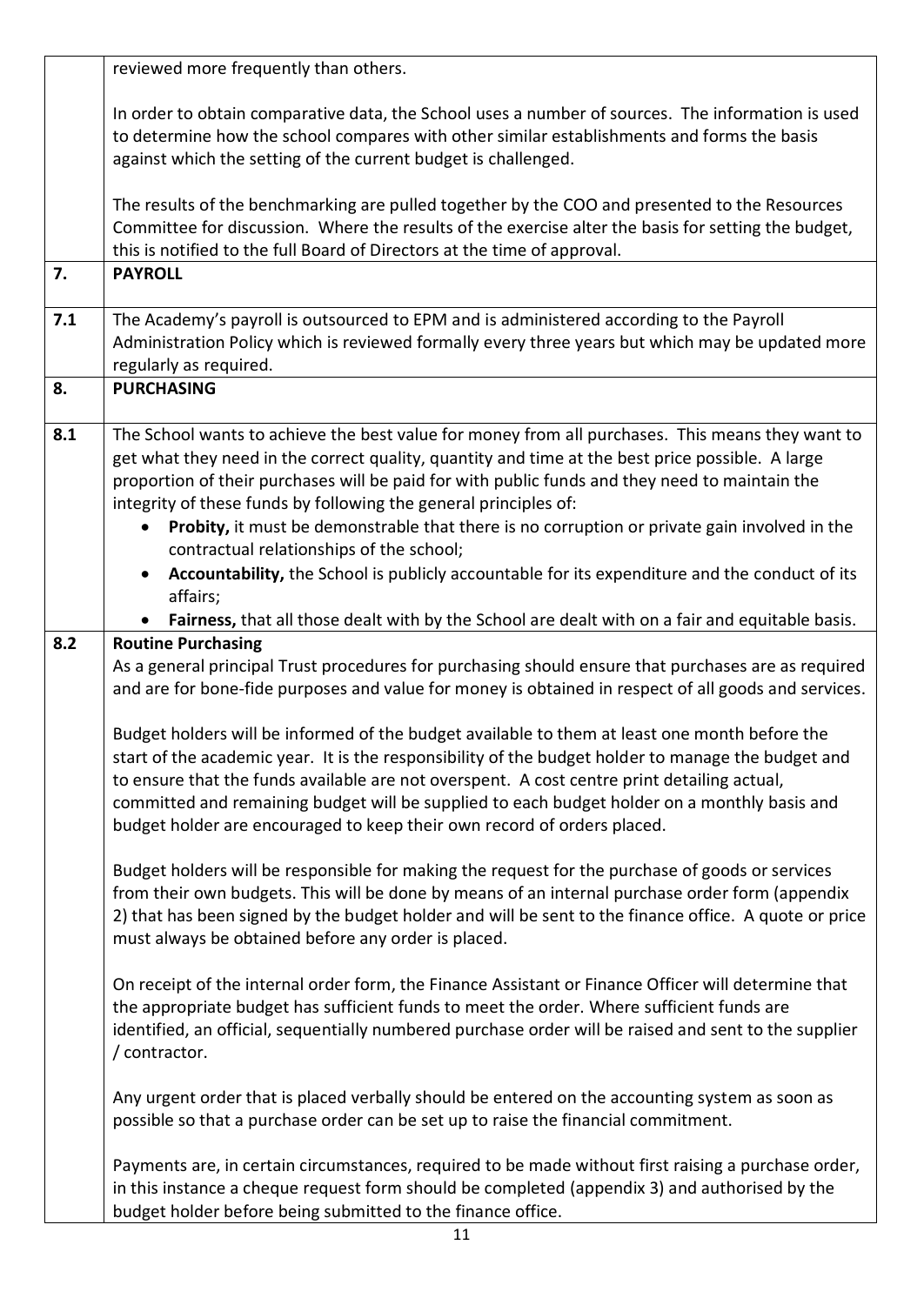Where payment is to be made to an individual in their own name and is for their time (services) rather than for goods a Self Employed declaration form must be completed to ensure compliance with requirements for PAYE (appendix 7). To comply with IR35 rules, the HMRC online employment status checker should also be used and the results printed out and kept on file, for any off-payroll working arrangement.

The budget holder must make appropriate arrangements for the delivery of goods to the School. On receipt the budget holder must undertake a detailed check of the goods received against the goods received note and make a record of any discrepancies between the goods delivered and the goods received note. Discrepancies should be discussed without delay with the Finance Officer or Finance Assistant who will then liaise with the supplier.

If any goods are rejected or returned to the supplier because they are not as ordered or are of substandard quality, the finance office must be notified. The Finance Assistant or Finance Officer will keep a record of all goods returned to suppliers.

All invoices should be sent to the finance office. The Finance Officer will record invoices on the school financial system, matching up any signed delivery notes and orders. The following will be checked:

- invoice arithmetically correct
- goods as ordered
- prices correct

The finance officer will stamp invoices with a grid date stamp which the following can be evidenced:

- budget holder name
- cost centre to be charged
- budget holder signature
- cost centre & ledger code charged
- period of posting
- date posted to purchase ledger
- finance initials

Invoices are then sent to the budget holder for authorisation and checking goods have been received as invoiced, these checks must be undertaken without undue delay.

When the invoice has been returned authorised, the invoice will be approved on the finance system.

Once a week the finance officer will prepare a payment run to suppliers either by BACs (see appendix 6) or cheque for the invoices that are due for payment. The cheque / BACs with associated paperwork must be authorised in accordance with the bank mandates. The Finance Officer will dispatch the cheques / remittance advises to the suppliers.

For orders in respect of the supply of goods and services the procedures as prescribed in the Schedule of Financial Delegation shall be adopted unless the Executive Head Teacher / Head Teacher / Principal or COO is satisfied that it would not be practicable to do so (in which case a record of each waiver to this instruction must be authorised by the Chair of Directors or Chair of the Resources Committee and retained on file).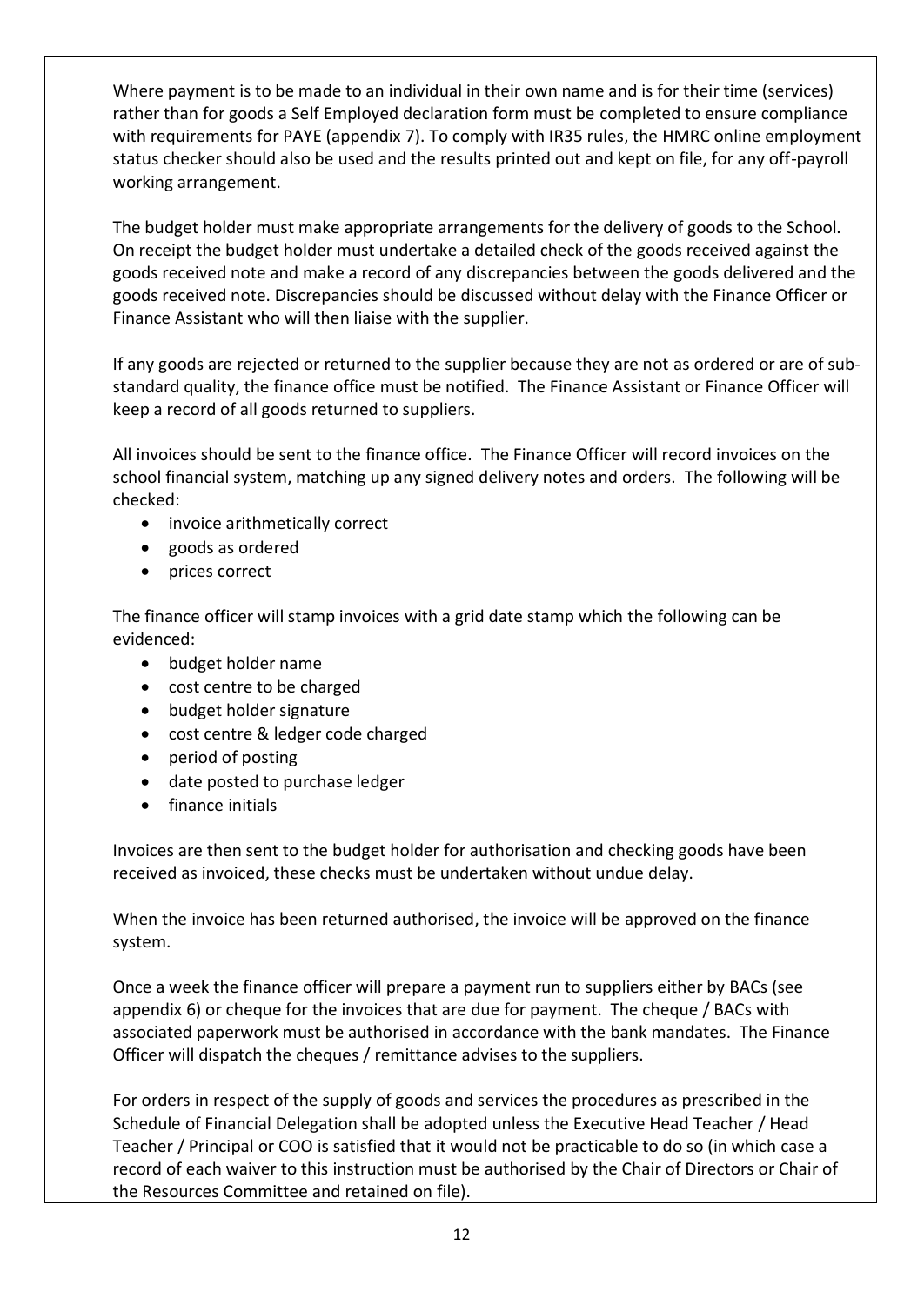|     | With regards to specialist or complex procurement activity the School may appoint a professional<br>third party (eg surveyor, architect) who will carry out the tender process on the Schools behalf.                                                                                                                                                                                                                                                                                      |
|-----|--------------------------------------------------------------------------------------------------------------------------------------------------------------------------------------------------------------------------------------------------------------------------------------------------------------------------------------------------------------------------------------------------------------------------------------------------------------------------------------------|
|     | Ordering over the internet is limited to items that cannot be purchased through the normal<br>procurement process. Ordering over the internet may only be carried out with the prior<br>authorisation of the COO, Head Teacher / Principal. This type of order usually requires payment at<br>the time that the order is placed / prior to the goods being delivered. To facilitate these purchases,<br>the Trust holds business charge cards (refer to the Business Charge Cards Policy). |
|     | Trust orders should not be used to obtain goods and services for individuals or other organisations<br>associated with the school.                                                                                                                                                                                                                                                                                                                                                         |
|     | All outstanding orders are shown on the budget monitoring report as commitments. In order to<br>ensure the level of commitments is still appropriate, an "outstanding order" report is extracted<br>from the accounting system, the Finance Assistant reviews the appropriateness on a regular basis.<br>Each budget holder is contacted and asked to ensure that the items reflected are still expected.<br>The Finance Assistant clears all cancelled orders from the system.            |
| 8.3 | <b>Forms of Tenders</b>                                                                                                                                                                                                                                                                                                                                                                                                                                                                    |
|     | There are three forms of tender procedure: open, restricted and negotiated. The circumstances in<br>which each procedure should be used are described below.                                                                                                                                                                                                                                                                                                                               |
|     | Open Tender: This is where all potential suppliers are invited to tender. The budget holder<br>must discuss and agree with the COO how best to advertise for supplier's e.g. general press,<br>trade journals or to identify all potential suppliers and contact directly if practical. This is<br>the preferred method of tendering, as it is most conducive to competition and the propriety<br>of public funds.                                                                         |
|     | Restricted Tender: This is where suppliers are specifically invited to tender. Restricted<br>tenders are appropriate where:<br>there is a need to maintain a balance between the contract value and administrative                                                                                                                                                                                                                                                                         |
|     | costs<br>a large number of suppliers would come forward or because the nature of the goods<br>are such that only specific suppliers can be expected to supply the School's<br>requirements                                                                                                                                                                                                                                                                                                 |
|     | the costs of publicity and advertising are likely to outweigh the potential benefits of<br>$\bullet$<br>open tendering                                                                                                                                                                                                                                                                                                                                                                     |
|     | Negotiated Tender: The terms of the contract may be negotiated with one or more chosen<br>suppliers. This is appropriate in specific circumstances:<br>the above methods have resulted in either no or unacceptable tenders,<br>only one or very few suppliers are available,<br>$\bullet$<br>extreme urgency exists,<br>additional deliveries by the existing supplier are justified.                                                                                                     |
|     |                                                                                                                                                                                                                                                                                                                                                                                                                                                                                            |
| 8.4 | <b>Preparation for Tender</b>                                                                                                                                                                                                                                                                                                                                                                                                                                                              |
|     | Full consideration should be given to:                                                                                                                                                                                                                                                                                                                                                                                                                                                     |
|     | objective of project                                                                                                                                                                                                                                                                                                                                                                                                                                                                       |
|     | overall requirements                                                                                                                                                                                                                                                                                                                                                                                                                                                                       |
|     | technical skills required                                                                                                                                                                                                                                                                                                                                                                                                                                                                  |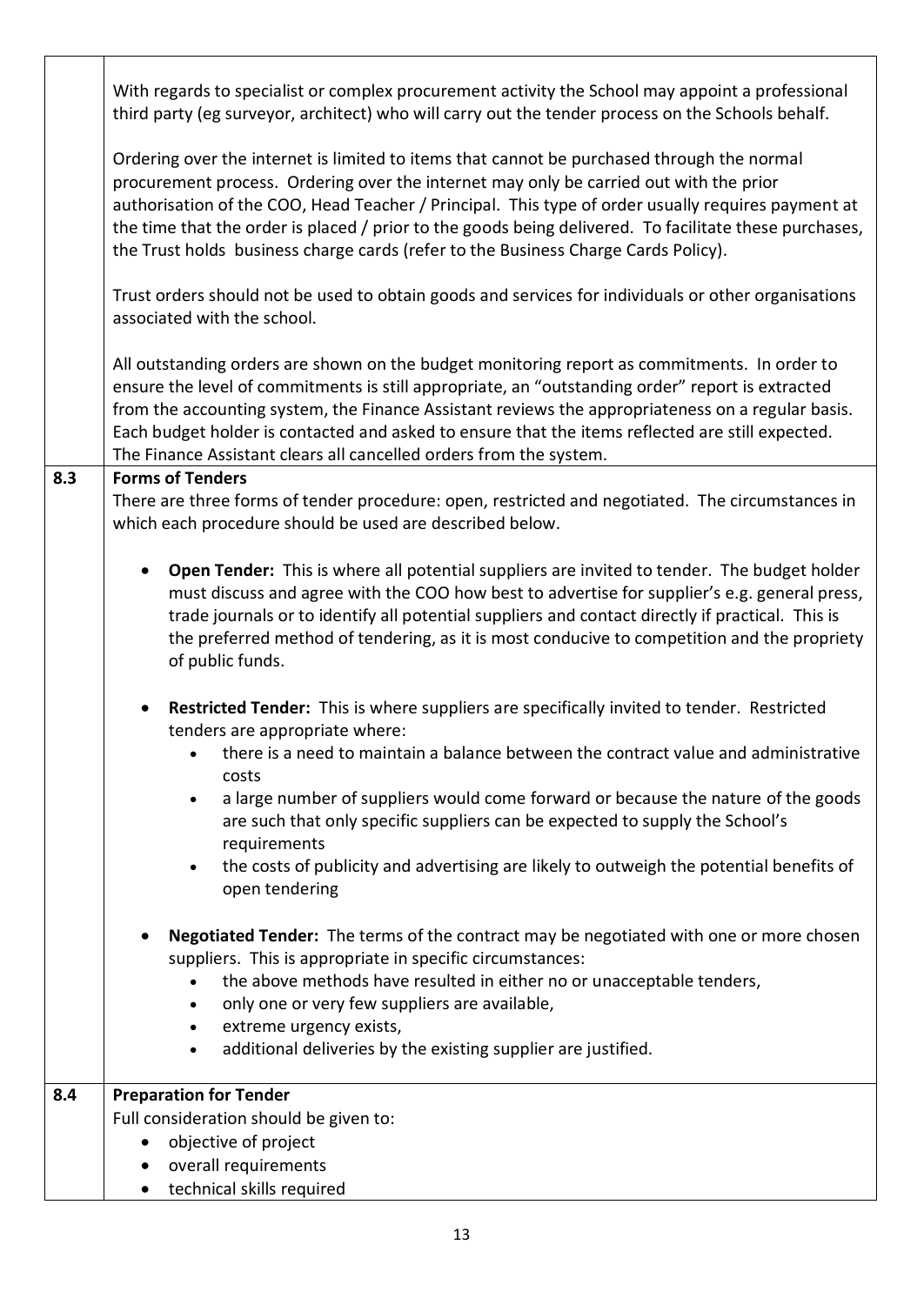|     | after sales service requirements                                                                          |
|-----|-----------------------------------------------------------------------------------------------------------|
|     | form of contract                                                                                          |
|     |                                                                                                           |
|     | It may be useful after all requirements have been established to rank requirements (e.g.                  |
|     | mandatory, desirable and additional) and award marks to suppliers on fulfilment of these                  |
|     | requirements to help reach an overall decision.                                                           |
| 8.5 | <b>Invitation to Tender</b>                                                                               |
|     | If a restricted tender is to be used, then an invitation to tender must be issued. If an open tender is   |
|     | used an invitation to tender may be issued in response to an initial enquiry.                             |
|     |                                                                                                           |
|     | An invitation to tender should include the following:                                                     |
|     | introduction / background to the project<br>$\bullet$                                                     |
|     | scope and objectives of the project                                                                       |
|     | technical requirements<br>$\bullet$                                                                       |
|     | implementation of the project                                                                             |
|     | terms and conditions of tender                                                                            |
|     | form of response.                                                                                         |
|     |                                                                                                           |
|     | <b>Aspects to Consider:</b>                                                                               |
|     | <b>Financial</b>                                                                                          |
|     | Like should be compared with like and if a lower price means a reduced service or lower<br>$\bullet$      |
|     | quality this must be borne in mind when reaching a decision                                               |
|     | Care should be taken to ensure that the tender price is the total price and that there are no             |
|     | hidden or extra costs                                                                                     |
|     | Is there scope for negotiation?                                                                           |
|     |                                                                                                           |
|     | <b>Technical/Suitability</b>                                                                              |
|     | Qualifications of the contractor<br>$\bullet$                                                             |
|     | Relevant experience of the contractor                                                                     |
|     | Descriptions of technical and service facilities<br>$\bullet$                                             |
|     | Certificates of quality / conformity with standards                                                       |
|     | Quality control procedures                                                                                |
|     | Details of previous sales and references from past customers                                              |
|     | <b>Other Considerations</b>                                                                               |
|     | Pre sales demonstrations                                                                                  |
|     | After sales service                                                                                       |
|     | Financial status of supplier. Suppliers in financial difficulty may have problems completing<br>$\bullet$ |
|     | contracts and in the provision of after sales service. It may be appropriate to have an                   |
|     | accountant or similarly qualified person examine audited accounts etc.                                    |
| 8.6 | <b>Tender Acceptance Procedures</b>                                                                       |
|     | The invitation to tender should state the date and time by which the completed tender document            |
|     | should be received by the Trust. Tenders should be submitted in plain envelopes clearly marked to         |
|     | indicate they contain tender documents. The envelopes should be time and date stamped on                  |
|     | receipt and stored in a secure place prior to tender opening. Tenders received after the submission       |
|     | deadline should not be accepted.                                                                          |
| 8.7 | <b>Tender Opening Procedures</b>                                                                          |
|     | All tenders submitted should be opened at the same time and the tender details should be                  |
|     | recorded. Two persons from the following list the Executive Head Teacher, Head Teacher /                  |
|     | Principal, COO, Chair of Directors, Chair of Resources Committee should be present for the opening        |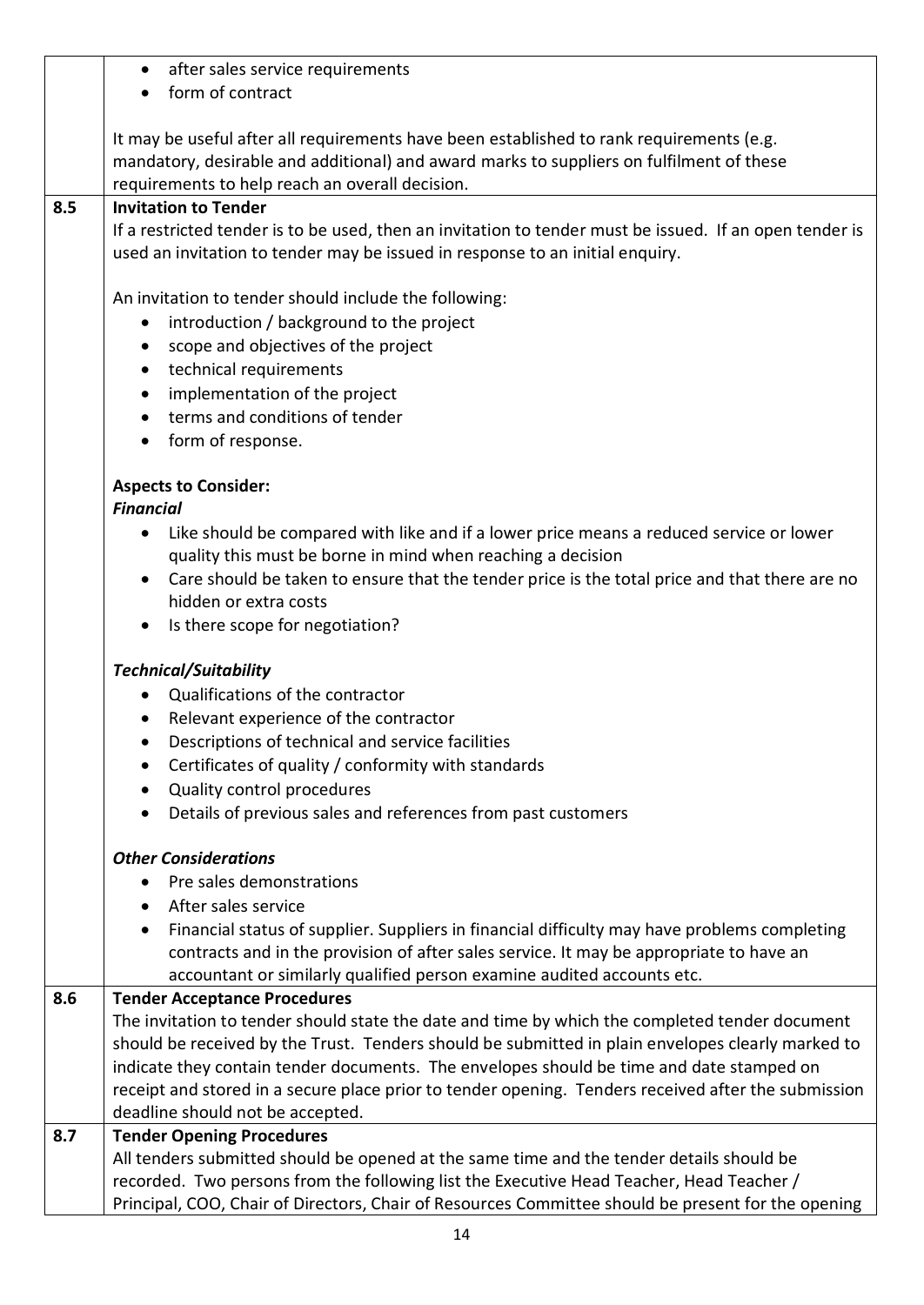|     | of tenders.                                                                                                                                                                                                                                                                                                                                                                                     |
|-----|-------------------------------------------------------------------------------------------------------------------------------------------------------------------------------------------------------------------------------------------------------------------------------------------------------------------------------------------------------------------------------------------------|
|     | A separate record should be established to record the names of the firms submitting tenders and                                                                                                                                                                                                                                                                                                 |
|     | the amount tendered. This record must be signed by both people present at the tender opening.                                                                                                                                                                                                                                                                                                   |
| 8.8 | <b>Tendering Procedures</b>                                                                                                                                                                                                                                                                                                                                                                     |
|     | The evaluation process should involve at least two appropriate people. Those involved should<br>disclose all interests, business and otherwise, that might impact upon their objectivity. If there is a<br>potential conflict of interest then that person must withdraw from the tendering process.                                                                                            |
|     | Those involved in making a decision must take care not to accept gifts or hospitality from potential<br>suppliers that could compromise or be seen to compromise their independence.                                                                                                                                                                                                            |
|     | Full records should be kept of all criteria used for evaluation.                                                                                                                                                                                                                                                                                                                                |
|     | Where required by the conditions attached to a specific grant from the DfE, the department's<br>approval must be obtained before the acceptance of a tender.                                                                                                                                                                                                                                    |
|     | The accepted tender should be the one that is economically most advantageous to the School. All<br>parties should then be informed of the decision.                                                                                                                                                                                                                                             |
| 8.9 | <b>Business Charge Cards (Multipay cards)</b><br>The Finance Manager will be appointed to administer the signing in and out of cards kept at the<br>Trust central finance office and will maintain a list of those staff members who are authorised<br>signatories. Cards kept at Beech Hyde and Adeyfield are the responsibility of the named authorised<br>persons on their respective cards. |
|     | A direct debit will be set up between the bank and charge card provider to clear the monthly<br>balance in full.                                                                                                                                                                                                                                                                                |
|     | All purchases made using the charge card must be authorised in the same way as any other<br>purchase with an internal order being raised prior to the purchase being made. Purchase order<br>numbers should be quoted on any charge card purchase.                                                                                                                                              |
|     | Purchase receipts will be returned from card users to the finance department as soon as is<br>practically possible, who will reconcile receipts on a monthly basis against the statements and<br>subsequently against the bank direct debit charge. When not on loan to staff members all purchase<br>cards will be kept in the school safe.                                                    |
|     | Persons nominated to be authorised card holders are:<br>Head Teacher / Principal and/or Deputy Headteacher<br><b>COO</b><br><b>Trust Finance Manager</b>                                                                                                                                                                                                                                        |
|     | <b>Business manager at Adeyfield</b>                                                                                                                                                                                                                                                                                                                                                            |
|     | The Trust Finance Manager's charge card should be used in the first instance, the COO's card as a<br>back up and the Head Teacher / Principal's card kept as a last resort.                                                                                                                                                                                                                     |
|     | For further information please refer to the Business Charge Card Policy.                                                                                                                                                                                                                                                                                                                        |
| 9.  | <b>INCOME</b>                                                                                                                                                                                                                                                                                                                                                                                   |
| 9.1 | The main sources of income for the Trust are the grants from the DfE. The receipt of these sums is<br>monitored directly by the COO who is responsible for ensuring that all grants due to the School are                                                                                                                                                                                       |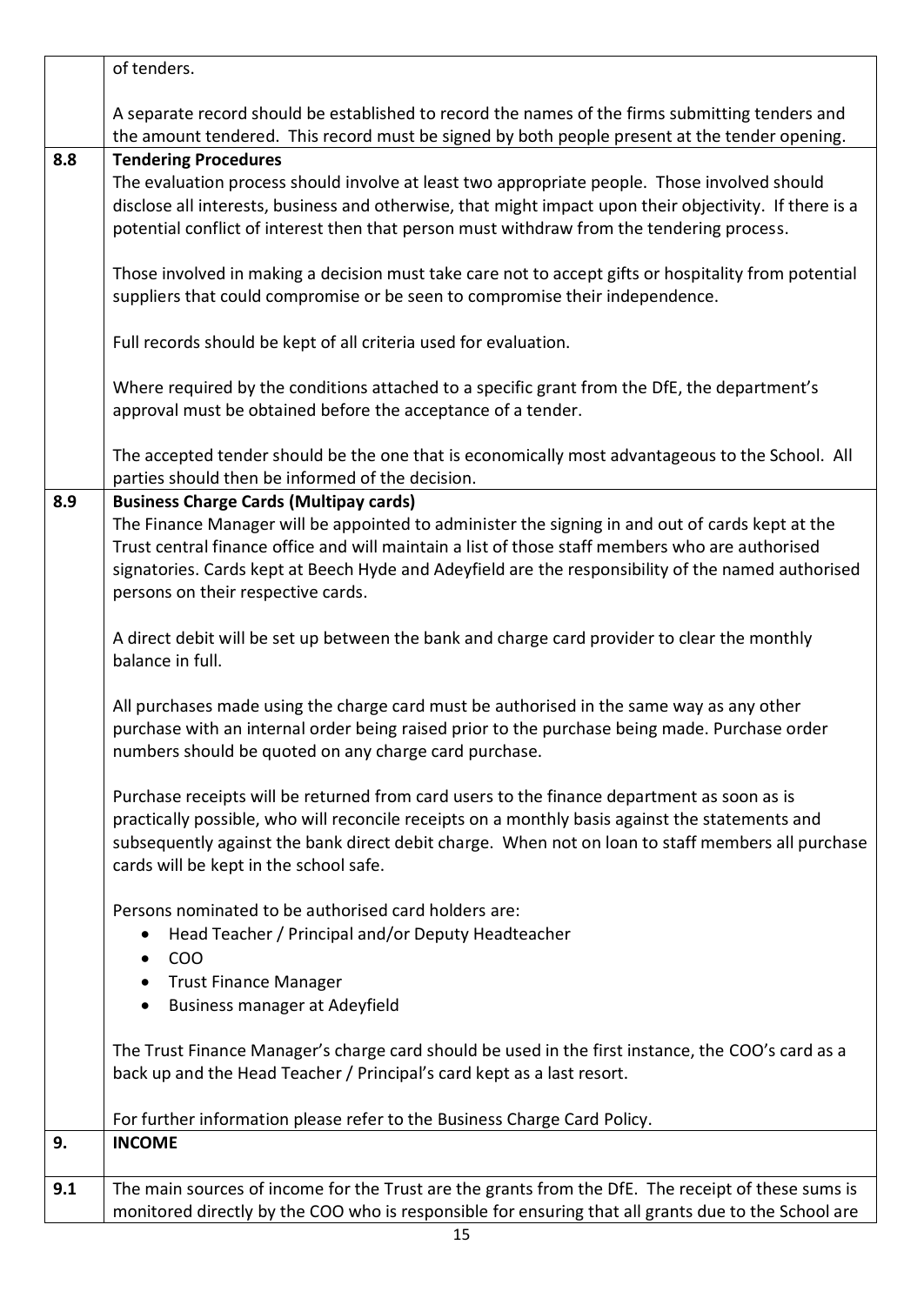|     | collected.                                                                                                                                                                                                                                                                                                                                                                                                              |
|-----|-------------------------------------------------------------------------------------------------------------------------------------------------------------------------------------------------------------------------------------------------------------------------------------------------------------------------------------------------------------------------------------------------------------------------|
|     | The School also obtains income from:                                                                                                                                                                                                                                                                                                                                                                                    |
|     | students, mainly for catering, trips and music tuition<br>the public, mainly for lettings, school events                                                                                                                                                                                                                                                                                                                |
|     | The Directors have drawn up a Charging and Remissions Policy. This outlines the circumstances<br>under which charges and voluntary contributions are requested and when the remission of fees will<br>apply. The Directors have also set a Refunds Policy outlining the circumstances under which<br>reimbursement will be considered.                                                                                  |
|     | The rates that the Trust proposes to charge for lettings, individual music tuition (including remission<br>for examination students) and school meals (including the value of the free pupil meal and an adult<br>duty meal) are discussed with the Resources Committee on an annual basis and their approval<br>recorded in the minutes of their meeting.                                                              |
|     | The COO will ensure that calculations cover costs (including overheads) except where the Finance<br>Committee agrees otherwise. The basis will be recorded.                                                                                                                                                                                                                                                             |
|     | All appropriate charges are set out in a schedule of fees, rates and prices which is attached to the<br>Charging and Remissions Policy. Charges many not be waived without the recorded authorisation<br>of the Head Teacher / Principal, the COO, Trust Finance Manager and Premises Manager may<br>discount or vary charges.                                                                                          |
|     | All provision of services or supplies for which a payment is due will be recorded in the accounting<br>system. Unless payment is received in advance or at the "point of sale", then a debtor record will<br>be created wherever a charge has been applied. Due regard must be given to ensure that VAT is<br>accounted for appropriately. The Finance Manager is responsible for ensuring that invoices are<br>issued. |
|     | Income collections are not used for cashing of personal cheques or other payments.                                                                                                                                                                                                                                                                                                                                      |
| 9.2 | <b>Cashless Payments</b><br>The Trust operates two online payment system between Schools called School Gateway (via<br>Schoolcomms) and Wise Pay (via Cardnet). Parents / carers and staff can register online for access<br>which allows users to pay for school activities, such as school meals, trips and music fees, online<br>using a debit or credit card or by instant bank transfer.                           |
|     | Gateway / Wise Pay holds the monies collected and regularly credits the relevant School bank<br>account, a reconciliation report is available on Gateway / Wise Pay. The Finance Assistant is<br>responsible for posting from the reconciliation report to the various cost centres.                                                                                                                                    |
|     | Refunds for items originally paid on Gateway / Wise Pay should be recorded on a Gateway / Wise<br>Pay refund request form (appendix 4) and actioned on the School Gateway / Wise Pay against the<br>individual student's account.                                                                                                                                                                                       |
| 9.3 | <b>Activities - Trips</b><br>For other activities, voluntary contributions will be sought from the parents or guardians of those<br>students attending. In certain circumstances, the cost of activities may be supported through<br>specific fund raising activities.                                                                                                                                                  |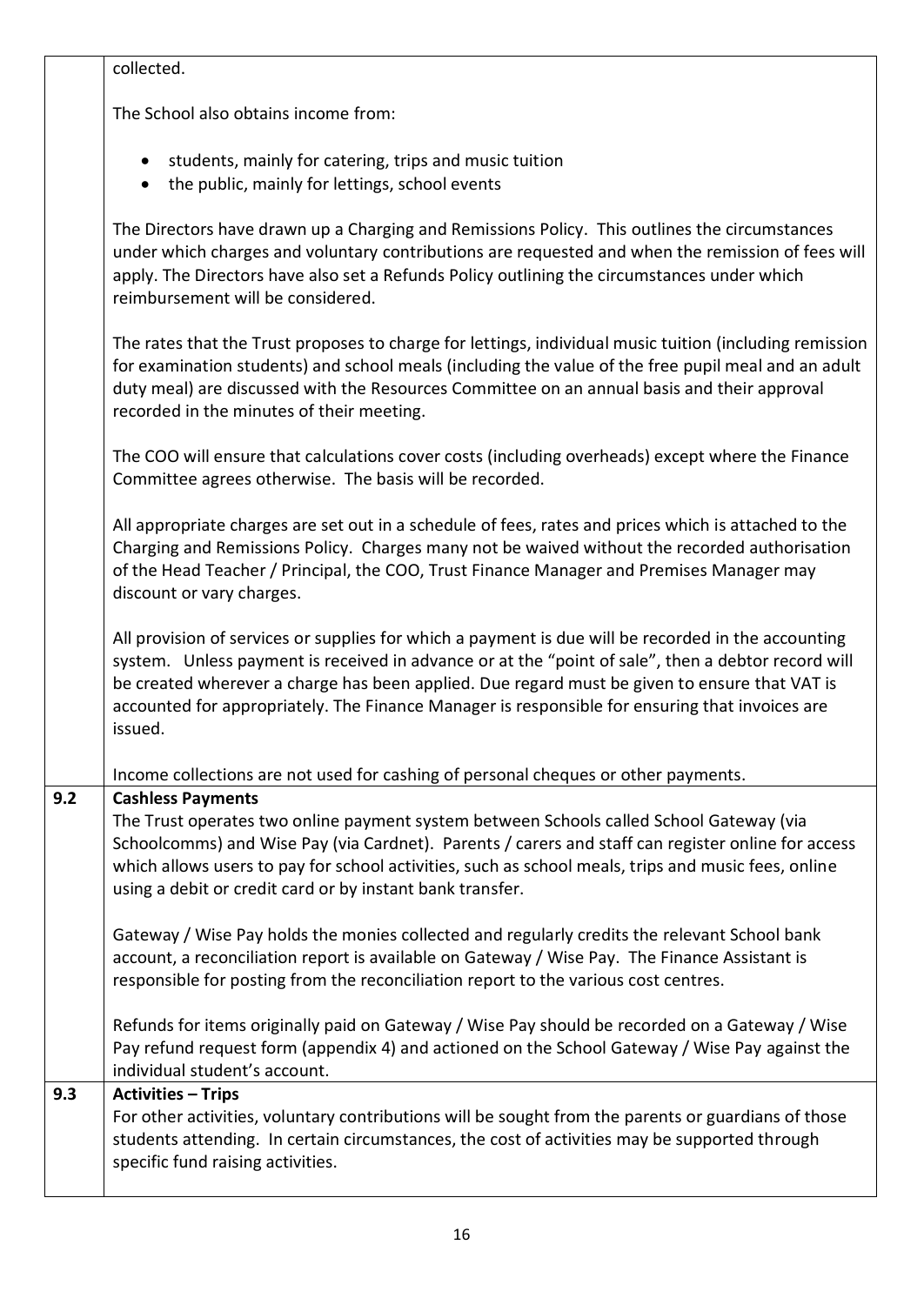|      | A lead teacher / budget holder must be appointed for each activity to take responsibility and<br>ensuring adequate funding. The budget holder must be aware of the School's trip procedures. The<br>Finance Office will collect payments for activities and maintain an up to date record either on<br>Gateway / Wise Pay or on a spreadsheet in the accounts shared area or google drive, showing the<br>amount paid and the amount outstanding by each student. |
|------|-------------------------------------------------------------------------------------------------------------------------------------------------------------------------------------------------------------------------------------------------------------------------------------------------------------------------------------------------------------------------------------------------------------------------------------------------------------------|
|      | Where an activity makes an unexpected surplus the school will consider making a refund, in<br>accordance with the Charing and Remissions Policy. All refunds will be made either by Gateway /<br>Wise Pay (if this is how the payment was originally made) or by BACS in order to maintain a clear<br>audit trail. Any refunds donated to the School will be transferred to the Educational Assistance<br>Fund.                                                   |
|      | Financial Support for students should be sought using the Hardship Application form (appendix 5)<br>which is first approved by the Deputy Head Teacher / Principal Leading Student Personal<br>Development and then by the Head Teacher / Principal.                                                                                                                                                                                                              |
| 9.4  | Custody<br>Official, pre-numbered school receipts should be issued for cash and cheques received when<br>requested. All cash and cheques must be kept in the finance office safe prior to banking. Banking<br>should take place every week or more frequently to ensure the sums collected do not exceed the<br>insurance limit on the finance office safe.                                                                                                       |
|      | Monies collected must be banked in their entirety in the appropriate bank account. The Finance<br>Assistant is responsible for preparing reconciliations between the sums collected, the sums<br>deposited at the bank and the sums posted to the accounting system.                                                                                                                                                                                              |
| 9.5  | <b>Debt Management</b><br>The Directors have drawn up a Debt Recovery Policy that outlines the steps to be taken when<br>chasing debt due to the School. These procedures precede any potential decision to write the debt<br>off.                                                                                                                                                                                                                                |
| 10.  | <b>CASH MANAGEMENT</b>                                                                                                                                                                                                                                                                                                                                                                                                                                            |
| 10.1 | <b>Bank Accounts</b><br>The opening of all accounts must be authorised by the Resources Committee who must agree the<br>arrangements covering the operation of accounts, including cheque signing arrangements. The<br>operation of systems such as BACS and other means of electronic transfer of funds must also be<br>subject to the same level of control.                                                                                                    |
| 10.2 | <b>Deposits</b><br>Particulars of any deposit must be entered on a paying in slip or listing in supporting documentation<br>and should include the amount of deposit and a reference such as an invoice number or the name<br>of the debtor.                                                                                                                                                                                                                      |
|      | All deposits are banked weekly. A cash collection company is contracted to collect deposits during<br>term time. Any deposits outside this are taken directly to the nearest bank by two of the following<br>people, COO, Trust Finance Manager, Finance Manager, Finance Officer or Finance Assistant.                                                                                                                                                           |
| 10.3 | <b>Payments and Withdrawals</b><br>All cheques and other instruments authorising withdrawal from Trust bank accounts must bear the<br>signatures of the following authorised signatures in accordance with the scheme of financial<br>delegation:                                                                                                                                                                                                                 |
|      | Head Teacher / Principal – sole signatory up to £999.99<br>Deputy Head Teacher (one of two appointed at the school) - counter signatory with Head<br>Teacher / Principal with any withdrawal over £1000<br>Two Deputy Head Teachers together - up to £999.99                                                                                                                                                                                                      |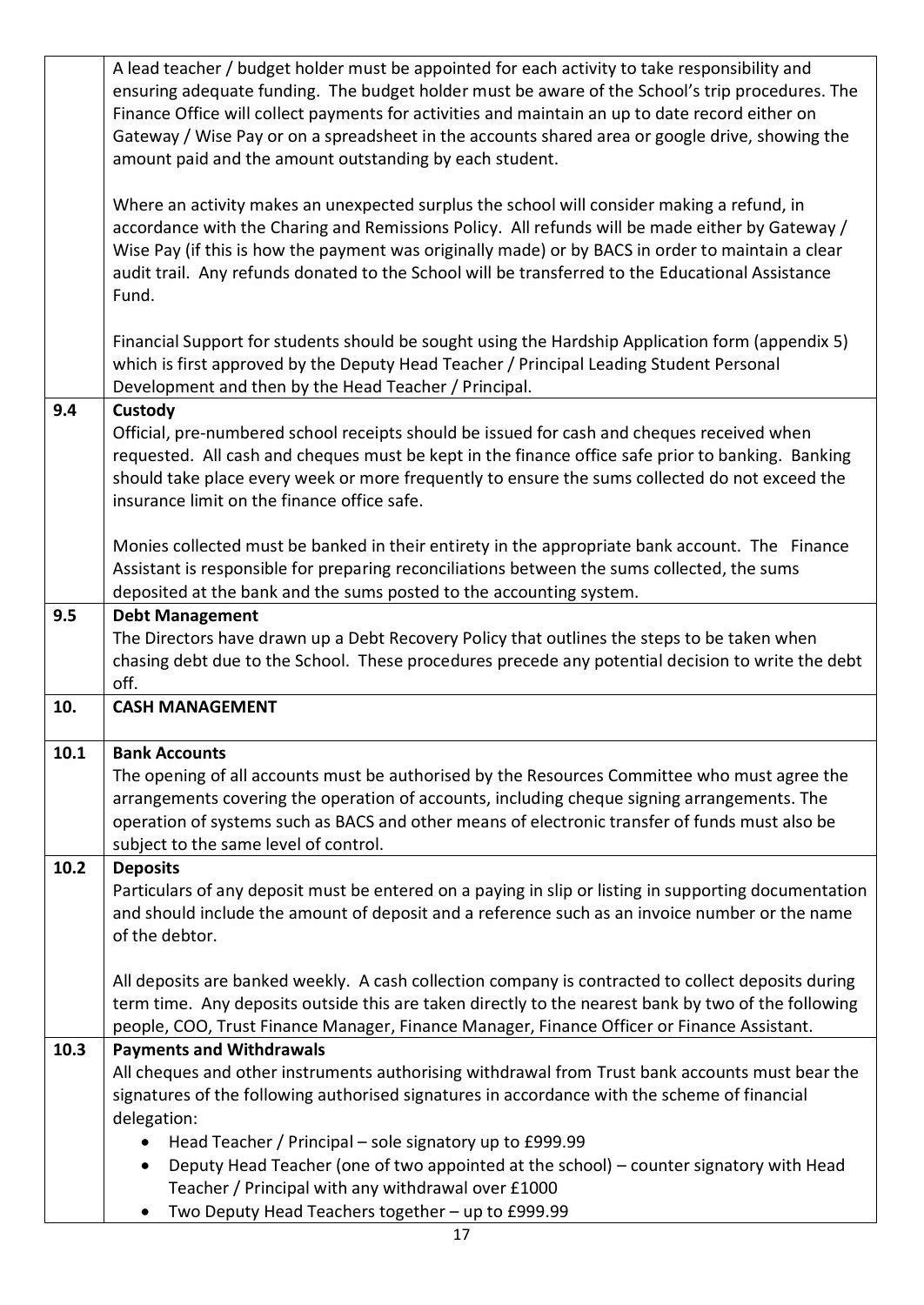|      | The Finance Manager is responsible for controlling cheques and or cheque book issue. When not in<br>use, cheques are kept securely. Access is restricted to the following personnel: Trust Finance<br>Manager, Finance Manager, Finance Officer and Finance Assistant. The Finance Manager is<br>responsible for periodically checking the sequence of unused cheques to ensure that all unused<br>cheques can be accounted for. |
|------|----------------------------------------------------------------------------------------------------------------------------------------------------------------------------------------------------------------------------------------------------------------------------------------------------------------------------------------------------------------------------------------------------------------------------------|
|      | This provision applies to all accounts operated by or on behalf of the Board of Directors of the<br>School.                                                                                                                                                                                                                                                                                                                      |
| 10.4 | <b>Bank Passwords</b>                                                                                                                                                                                                                                                                                                                                                                                                            |
|      | The COO, Trust Finance Manager, Finance Manager and Finance Officer have been set up with                                                                                                                                                                                                                                                                                                                                        |
|      | password access to enable them to deal with queries arising with the bank.                                                                                                                                                                                                                                                                                                                                                       |
| 10.5 | <b>Standing Orders and Direct Debits</b>                                                                                                                                                                                                                                                                                                                                                                                         |
|      | The Finance Manager maintains a schedule of all direct debits and standing orders set up on the<br>schools account(s) showing:                                                                                                                                                                                                                                                                                                   |
|      | payee                                                                                                                                                                                                                                                                                                                                                                                                                            |
|      | reason for payment<br>$\bullet$                                                                                                                                                                                                                                                                                                                                                                                                  |
|      | amount                                                                                                                                                                                                                                                                                                                                                                                                                           |
|      | date set up<br>$\bullet$                                                                                                                                                                                                                                                                                                                                                                                                         |
|      | frequency / timing of payment<br>$\bullet$                                                                                                                                                                                                                                                                                                                                                                                       |
|      |                                                                                                                                                                                                                                                                                                                                                                                                                                  |
|      | These are only set up after careful consideration regarding the risk of error and the schools ability                                                                                                                                                                                                                                                                                                                            |
|      | to meet the on-going cost. Mandates are signed in accordance with the bank mandates. All direct                                                                                                                                                                                                                                                                                                                                  |
|      | debits and standing orders reflected on the bank statement are reconciled to the invoices received.                                                                                                                                                                                                                                                                                                                              |
|      | The supporting documentation is filed with the paid invoices in a "direct debits" file.                                                                                                                                                                                                                                                                                                                                          |
| 10.6 | <b>Cashing Facility - Open Credit</b>                                                                                                                                                                                                                                                                                                                                                                                            |
|      | The school has made arrangements to enable the Finance Manager, Finance Officer and the<br>Finance Assistant to withdraw cash from the school's bank account(s).                                                                                                                                                                                                                                                                 |
| 10.7 | Administration                                                                                                                                                                                                                                                                                                                                                                                                                   |
|      | The finance manager must ensure bank statements are received regularly and that reconciliations                                                                                                                                                                                                                                                                                                                                  |
|      | are performed at least monthly. Reconciliation procedures must ensure that:                                                                                                                                                                                                                                                                                                                                                      |
|      | all bank accounts are reconciled to the school's financial accounting system                                                                                                                                                                                                                                                                                                                                                     |
|      |                                                                                                                                                                                                                                                                                                                                                                                                                                  |
|      | reconciliations are prepared by the Finance Manager or Finance Officer and reviewed by the<br>$\bullet$                                                                                                                                                                                                                                                                                                                          |
|      | Trust Finance Manager / COO                                                                                                                                                                                                                                                                                                                                                                                                      |
|      | any discrepancies or adjustments are dealt with promptly                                                                                                                                                                                                                                                                                                                                                                         |
| 10.8 | <b>Petty Cash</b>                                                                                                                                                                                                                                                                                                                                                                                                                |
|      | The schools may maintain a petty cash float with a maximum cash balance of £500. Each school                                                                                                                                                                                                                                                                                                                                     |
|      | that retains a petty cash float must have a detailed procedure that has been approved by the                                                                                                                                                                                                                                                                                                                                     |
|      | Headteacher and COO. Where one is present the cash must be administered by a Finance Assistant                                                                                                                                                                                                                                                                                                                                   |
|      | and be kept in a locked box in the suitable location. Occasionally floats may be required for trips                                                                                                                                                                                                                                                                                                                              |
|      | and activities and in these cases a larger balance will be built up in the petty cash float to allow for<br>this.                                                                                                                                                                                                                                                                                                                |
|      |                                                                                                                                                                                                                                                                                                                                                                                                                                  |
|      | Expenditure paid through petty cash should not exceed £25.00 on any one claim, amounts over this                                                                                                                                                                                                                                                                                                                                 |
|      | are paid by cheque. Requests for amounts above this limit can only be authorised by the Head                                                                                                                                                                                                                                                                                                                                     |
|      | Teacher / Principal, or (in their absence) the COO.                                                                                                                                                                                                                                                                                                                                                                              |
|      |                                                                                                                                                                                                                                                                                                                                                                                                                                  |
|      | Petty Cash claims should be supported by receipts and should be pre-authorised by the budget<br>holder or Head Teacher / Principal. Purchases made by the Head Teacher / Principal must be pre-                                                                                                                                                                                                                                  |

 $\overline{\phantom{0}}$ 

Г

Т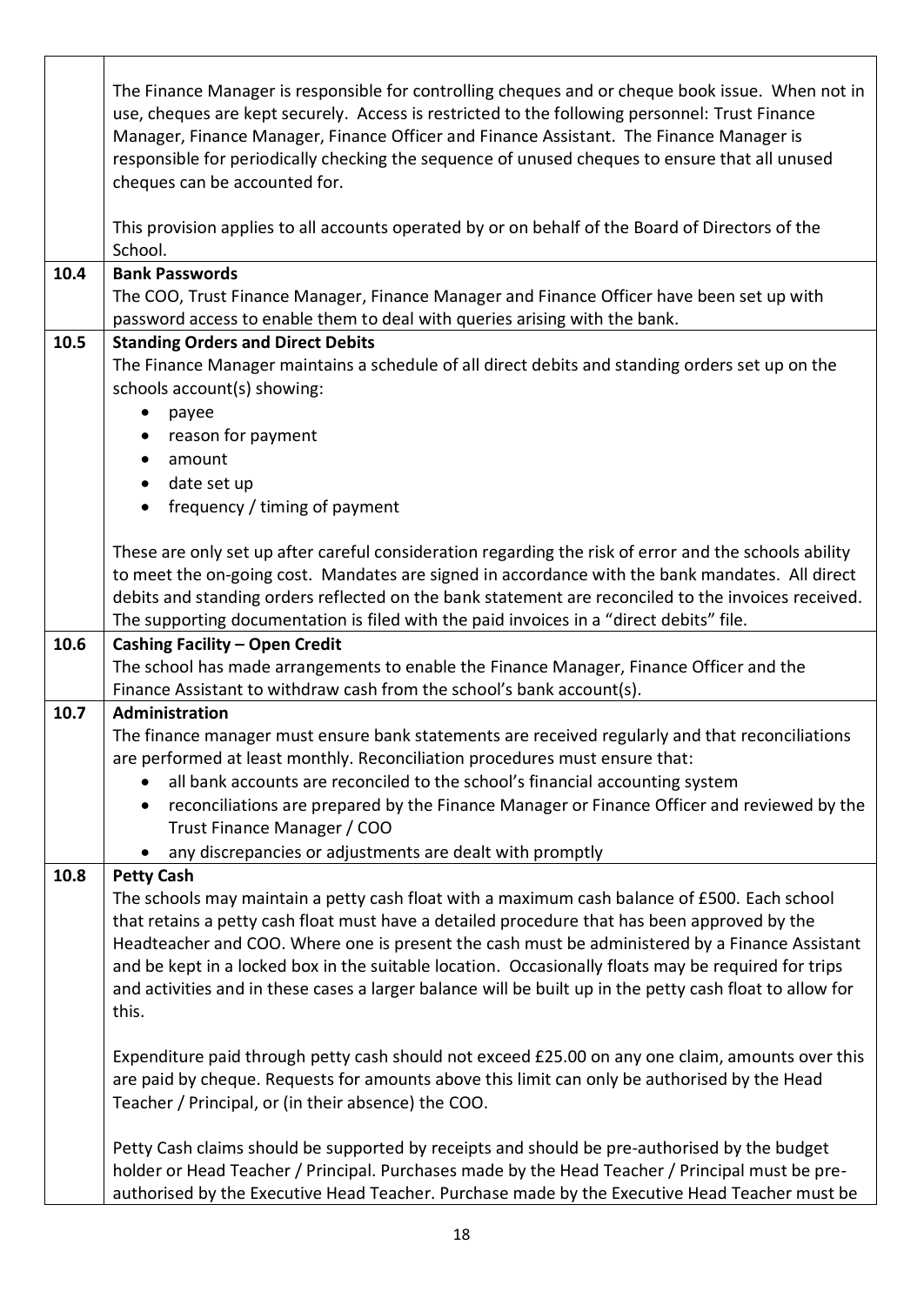|       | pre-authorised by the Chair of Resources or Chair of Directors.                                                                                                                                                                                                                                                                                                                                                                                                                                                |
|-------|----------------------------------------------------------------------------------------------------------------------------------------------------------------------------------------------------------------------------------------------------------------------------------------------------------------------------------------------------------------------------------------------------------------------------------------------------------------------------------------------------------------|
|       | The Finance Assistant is responsible for the prompt entry of transactions onto the accounting<br>system. When cash in hand falls below £100 the float will be topped up by the Finance Assistant.<br>Personal cheques will not be cashed from petty cash. The Finance Assistant will be responsible for<br>the monthly reconciliation of petty cash. The Finance Manager will periodically check the petty cash<br>reconciliation.                                                                             |
| 10.9  | <b>Cash Flow Forecasts</b>                                                                                                                                                                                                                                                                                                                                                                                                                                                                                     |
|       | The Trust Finance Manager is responsible for preparing cash flow forecasts to ensure that the Trust<br>has sufficient funds available to pay for day to day operations. If significant balances can be<br>foreseen, steps should be taken to invest the extra funds. Similar plans should be made to re-profile<br>annual spending plans to cover potential cash shortages.                                                                                                                                    |
|       | Generally, schools are not permitted to borrow money, unless they have Secretary of State<br>approval.                                                                                                                                                                                                                                                                                                                                                                                                         |
| 10.10 | <b>Investments</b>                                                                                                                                                                                                                                                                                                                                                                                                                                                                                             |
|       | Investments must be made only in accordance with the Investment policy approved by the Board of<br>directors.                                                                                                                                                                                                                                                                                                                                                                                                  |
|       | All investments must be recorded in sufficient detail to identify the investment and to enable the                                                                                                                                                                                                                                                                                                                                                                                                             |
|       | current market value to be calculated. The information required will normally be the date of                                                                                                                                                                                                                                                                                                                                                                                                                   |
|       | purchase, the cost and description of the investment. Additional procedures may be required to                                                                                                                                                                                                                                                                                                                                                                                                                 |
| 11.   | ensure any income receivable from the investment is received.<br><b>FIXED ASSETS</b>                                                                                                                                                                                                                                                                                                                                                                                                                           |
|       |                                                                                                                                                                                                                                                                                                                                                                                                                                                                                                                |
| 11.1  | <b>Asset Register</b><br>The Directors have drawn up a Fixed Asset Policy which outlines items or collection of items over<br>£2500 to be capitalised. The Trust Finance Manager is responsible for maintaining a register of fixed<br>assets. Items over £100 and electronic items (e.g. camera, ipads etc) over £50 are to be placed on<br>the inventory log. The Premises Manager/IT Manager is responsible for security tagging all<br>inventory and recording this in the School Asset Management System. |
|       | All items purchased with a value over the school's capitalisation limit must be entered in an asset<br>register. The asset register should include the following information where appropriate:<br>asset description<br>$\bullet$                                                                                                                                                                                                                                                                              |
|       | asset number / serial number                                                                                                                                                                                                                                                                                                                                                                                                                                                                                   |
|       | date of acquisition<br>$\bullet$                                                                                                                                                                                                                                                                                                                                                                                                                                                                               |
|       | asset cost                                                                                                                                                                                                                                                                                                                                                                                                                                                                                                     |
|       | source of funding<br>$\bullet$                                                                                                                                                                                                                                                                                                                                                                                                                                                                                 |
|       | expected useful economic life<br>depreciation*                                                                                                                                                                                                                                                                                                                                                                                                                                                                 |
|       | current book value                                                                                                                                                                                                                                                                                                                                                                                                                                                                                             |
|       | location of asset                                                                                                                                                                                                                                                                                                                                                                                                                                                                                              |
|       | *Depreciation is as per Fixed Asset Policy                                                                                                                                                                                                                                                                                                                                                                                                                                                                     |
|       | The Asset Register helps:                                                                                                                                                                                                                                                                                                                                                                                                                                                                                      |
|       | ensure that staff take responsibility for the safe custody of assets                                                                                                                                                                                                                                                                                                                                                                                                                                           |
|       | enable independent checks on the safe custody of assets as a deterrent against theft or                                                                                                                                                                                                                                                                                                                                                                                                                        |
|       | misuse                                                                                                                                                                                                                                                                                                                                                                                                                                                                                                         |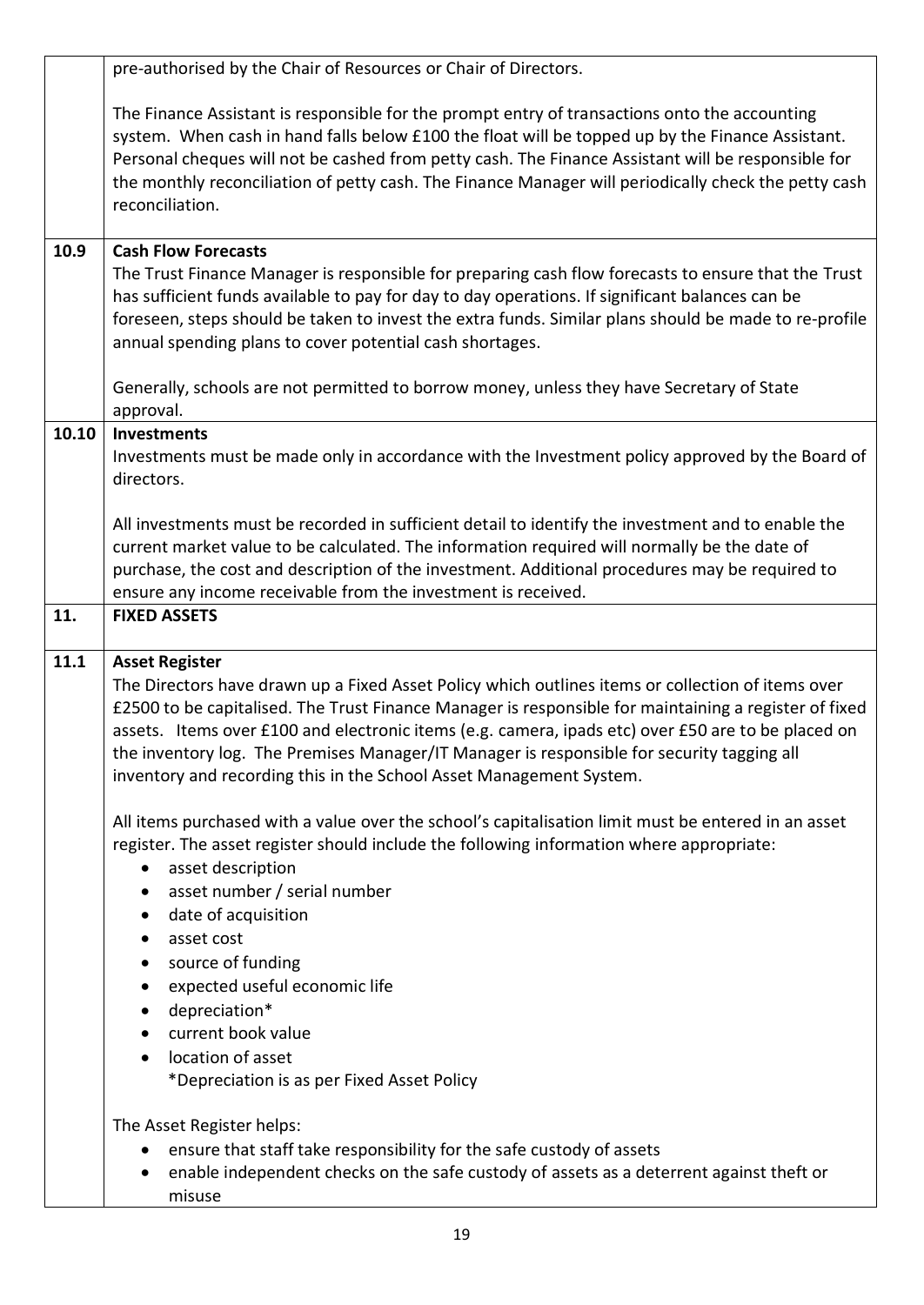|      | to manage the effective utilisation of assets and to plan for their replacement<br>$\bullet$<br>the external auditors to draw conclusions on the annual accounts and the school's financial<br>$\bullet$                                                                                                                                                                                                                                                                                                                           |
|------|------------------------------------------------------------------------------------------------------------------------------------------------------------------------------------------------------------------------------------------------------------------------------------------------------------------------------------------------------------------------------------------------------------------------------------------------------------------------------------------------------------------------------------|
|      | system and                                                                                                                                                                                                                                                                                                                                                                                                                                                                                                                         |
|      | support insurance claims in the event of fire, theft, vandalism or other disasters.<br>$\bullet$                                                                                                                                                                                                                                                                                                                                                                                                                                   |
| 11.2 | <b>Security of Assets</b><br>All the items in the register should be permanently and visibly marked as the schools property by<br>and recorded in School Asset Management System. There should be a regular annual count by<br>someone other than the person maintaining the register. Discrepancies between the register and<br>the physical assets should be investigated promptly and where significant reported to the Board of<br>Directors. Inventories of school property should be kept up to date and reviewed regularly. |
| 11.3 | <b>Disposals</b>                                                                                                                                                                                                                                                                                                                                                                                                                                                                                                                   |
|      | Items which are to be disposed of by sale or destruction must be authorised for disposal by the<br>Head Teacher / Principal, and where significant should be sold following competitive tender. The<br>school must seek approval of the DfE in writing if it proposes to dispose of an asset for which a<br>capital grant in excess of £20,000 was paid. Reference should be made to the Disposal of Surplus<br>Equipment Policy.                                                                                                  |
|      | Disposal of equipment to staff is not encouraged, as it may be more difficult to evidence the school<br>obtained value for money in any sale or scrapping of equipment. In addition, there are<br>complications with the disposal of computer equipment, as the school would need to ensure<br>licenses for software programmes have been legally transferred to the new owner.                                                                                                                                                    |
|      | The school is expected to reinvest the proceeds from all asset sales for which capital grant was paid<br>in other school assets. If the sale proceeds are not reinvested then the school must repay to the DfE<br>a proportion of the sale proceeds.                                                                                                                                                                                                                                                                               |
|      | All disposals of land must be agreed in advance with the Secretary of State.                                                                                                                                                                                                                                                                                                                                                                                                                                                       |
| 11.4 | <b>Loan of Assets</b><br>Items of school property must not be removed from school premises without the authority of the<br>head of department or line manager. A record of the loan must be made.                                                                                                                                                                                                                                                                                                                                  |
|      | If assets are on loan for extended periods of time or to a single member of staff on a regular basis<br>the situation may give rise to a 'benefit-in-kind' for taxation purposes. Asset loans should therefore<br>be kept under review and any potential benefits discussed with the school's auditors.                                                                                                                                                                                                                            |
| 12.  | <b>SECURITY</b>                                                                                                                                                                                                                                                                                                                                                                                                                                                                                                                    |
| 12.1 | All income due to the school is collected via the finance office. Records are maintained of the<br>source of the income, the date received and is cross-referenced to banking. Each school must agree<br>and record with the Trust Financial Manager how this will be achieved.                                                                                                                                                                                                                                                    |
|      | Each school has a safe available with a cash limit of £6,000.00. The keys to the safe are held by the<br>Head Teacher / Principal, Finance Manager and Finance Assistant or appropriate alternative. Keys<br>are removed from the school site out of school hours. The safe must be located in an area accessed<br>by a lock and key. Finance filing cabinets and cupboards are kept locked when the offices are<br>unattended.                                                                                                    |
|      | School property is security tagged by the premises/IT manager and recorded in School Asset<br>Management System. Valuable items are stored securely wherever practical. Staff are responsible<br>for school property in their custody.                                                                                                                                                                                                                                                                                             |
|      | Computer systems are all password restricted, and are backup daily and weekly.                                                                                                                                                                                                                                                                                                                                                                                                                                                     |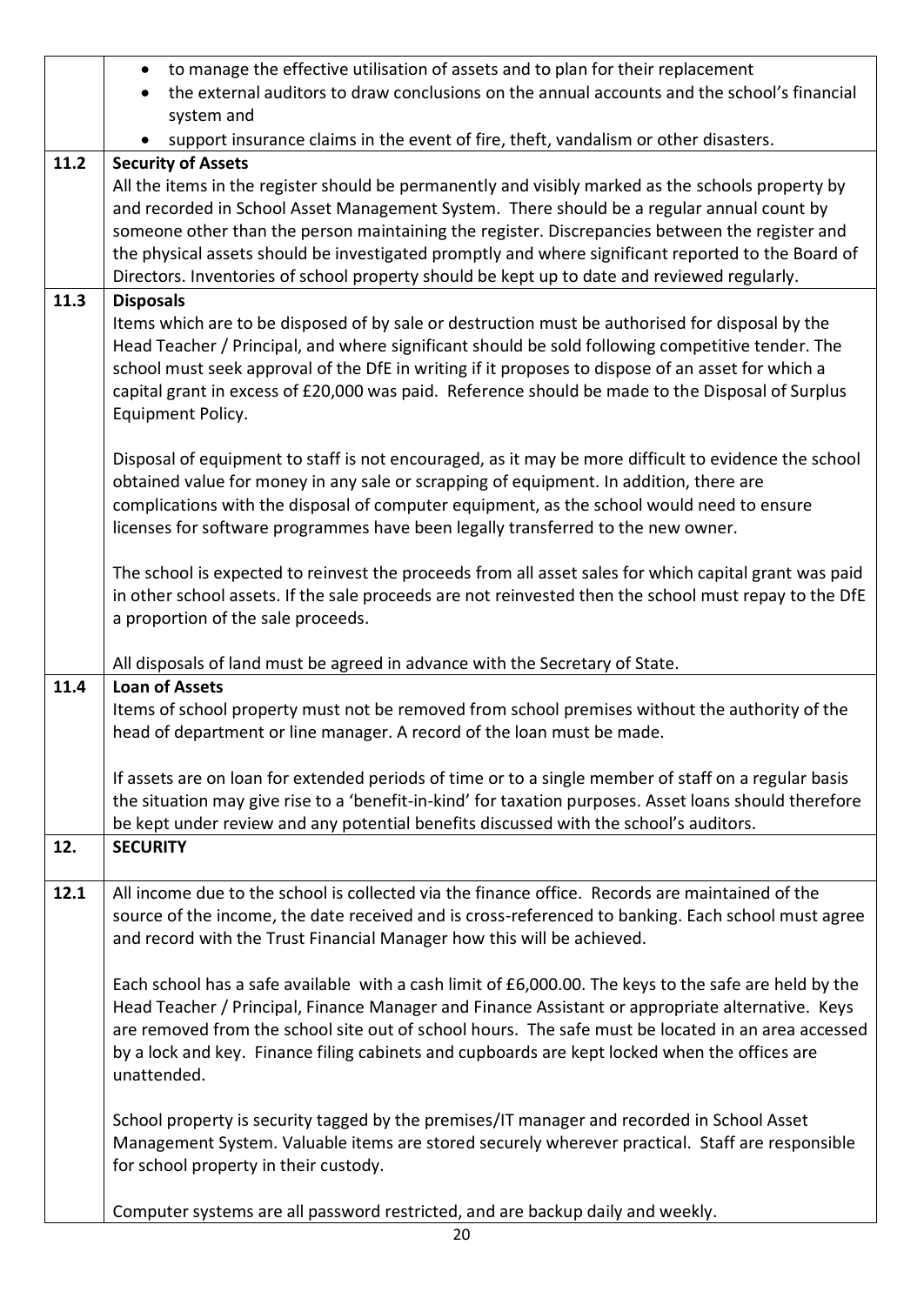|      | All accounting records are retained securely to safeguard documents against loss, destruction or                                                                                                                                                                                                                                                                                                                         |
|------|--------------------------------------------------------------------------------------------------------------------------------------------------------------------------------------------------------------------------------------------------------------------------------------------------------------------------------------------------------------------------------------------------------------------------|
|      | unauthorised alternation for seven years.                                                                                                                                                                                                                                                                                                                                                                                |
|      | Care is taken to dispose of documents, usually by corporate shredding.                                                                                                                                                                                                                                                                                                                                                   |
| 13.  | <b>TRIPS / VISITS</b>                                                                                                                                                                                                                                                                                                                                                                                                    |
| 13.1 | Each trip or visit a budget holder is assigned who will be responsible for ensuring adequate funding<br>for the trip. The budget holder must be aware of the trip procedure and in conjunction with the<br>Finance Manager is responsible for accounting for the finances of the trip and ensuring the trip end<br>reconciliation is correct.                                                                            |
|      | After the initial agreement from each school's Head Teacher / Principal, all proposed activities must<br>be formally costed. A letter to parents is prepared reflecting the proposed charge and / or<br>voluntary contribution requested. Parental consent forms are also requested.                                                                                                                                     |
|      | All income is collected via the finance post box or online by School Gateway / Wise Pay. The<br>Finance Assistant maintains computerised registers, that reflects the names of each student<br>attending and the amounts paid.                                                                                                                                                                                           |
|      | Financial support for families should be requested using the Hardship Application form (appendix 5)<br>and will be issued on a case by case basis and depending on the number of applications received<br>and the amount of funding available.                                                                                                                                                                           |
| 13.2 | <b>Residential trips</b>                                                                                                                                                                                                                                                                                                                                                                                                 |
|      | The school is permitted to charge for the cost of board and lodging during residential school trips,<br>even if they occur mainly during school time. This cost must not exceed the actual cost of the<br>provision. However, the school cannot charge for the educational or travel elements but a<br>voluntary contribution can be requested.                                                                          |
| 13.3 | <b>Accounting for Expenditure</b>                                                                                                                                                                                                                                                                                                                                                                                        |
|      | All expenditure incurred during an activity is recorded in the schools accounts system. A separate                                                                                                                                                                                                                                                                                                                       |
| 13.4 | cost code is operated within the accounting system for every activity / visit.<br><b>Overall Financial Outcome</b>                                                                                                                                                                                                                                                                                                       |
|      | Once an activity has been completed, a final reconciliation is undertaken by the Finance Manager<br>or Finance Officer, between the income collected, the expenses incurred against the original<br>costing sheet. This is reviewed and countersigned by the Head Teacher / Principal. Where the final<br>outcome is significantly different from the original costing, the reason would be established and<br>recorded. |
| 13.5 | <b>Refunds</b>                                                                                                                                                                                                                                                                                                                                                                                                           |
|      | When an activity makes a surplus, refunds will be issued by the Finance Assistant in accordance<br>with the schools Charging and Remissions Policy. Any remaining balance is transferred to the<br>Educational Assistance Fund and is used to support students on future activities.                                                                                                                                     |
| 14.  | <b>SCHOOL MEALS</b>                                                                                                                                                                                                                                                                                                                                                                                                      |
|      |                                                                                                                                                                                                                                                                                                                                                                                                                          |
| 14.1 | The school outsources their catering to outside contractors.                                                                                                                                                                                                                                                                                                                                                             |
|      | The school is provided with an allocation for school meals within its annual budget that should be<br>used towards free school meals. The price of the meal of the day and the cost of adult duty meal is<br>reviewed annual by the Resources Committee.                                                                                                                                                                 |
| 14.2 | <b>Free School Meals</b>                                                                                                                                                                                                                                                                                                                                                                                                 |
|      | Families in receipts of the certain benefits are entitled to free school meals, providing that they<br>apply for them at www.hertsdirect.org/freeschoolmeals                                                                                                                                                                                                                                                             |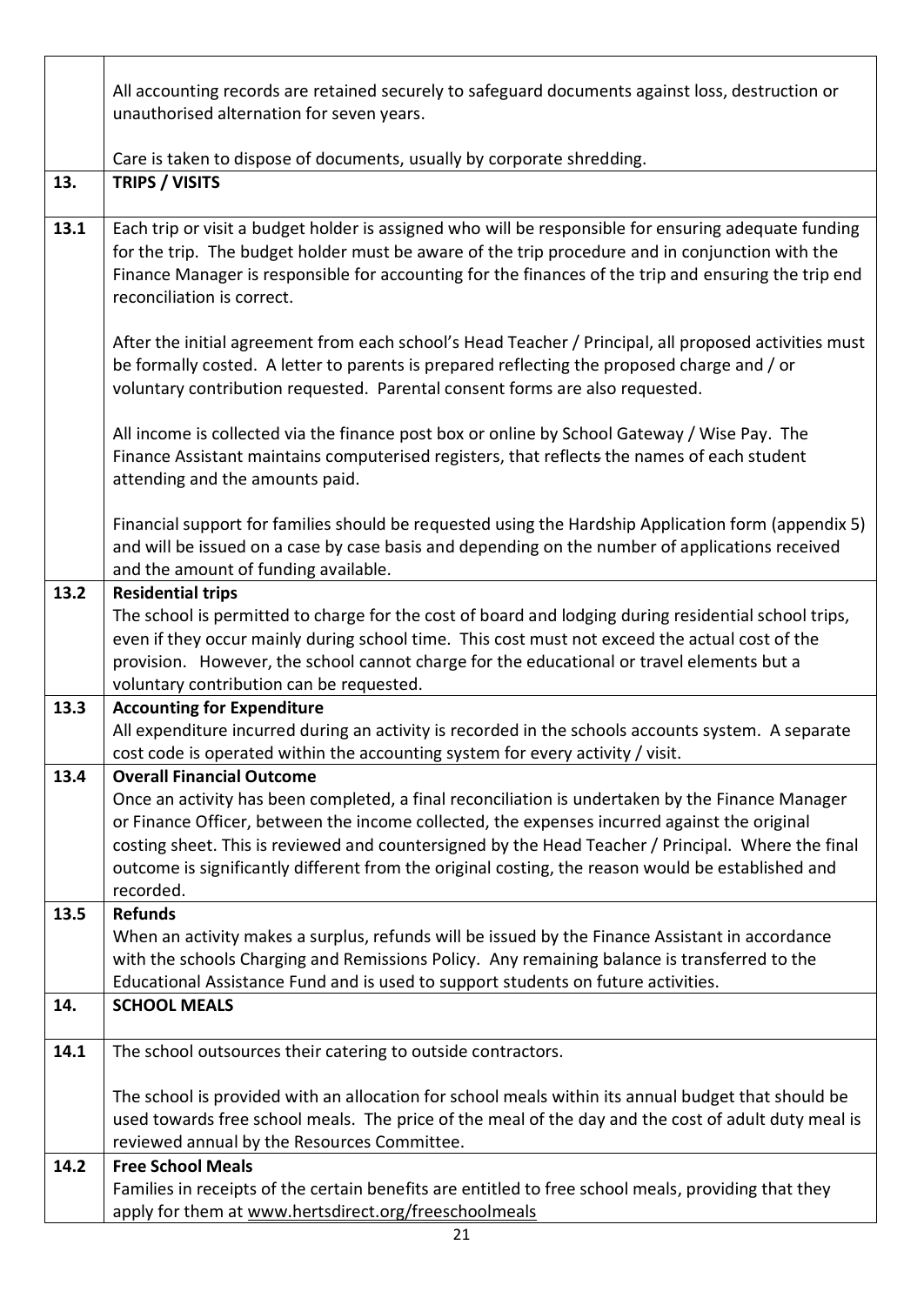|      | The Trust is notified of eligible pupils through HCC Solero system. The Finance Assistant checks the<br>Solero system daily to determine who is entitled to free school meals. Once a week the Finance<br>Assistant will print out and file the reports locally from Solero. The Finance Assistant passes this<br>information to the Data team who will update SIMS with this information. |
|------|--------------------------------------------------------------------------------------------------------------------------------------------------------------------------------------------------------------------------------------------------------------------------------------------------------------------------------------------------------------------------------------------|
| 14.3 | <b>Duty Meals</b><br>Staff are entitled to a free school meal to the value of £2.68 providing they run a lunch time club or<br>a lunch time duty as determined by the COO.                                                                                                                                                                                                                 |
| 14.4 | <b>Official Functions</b>                                                                                                                                                                                                                                                                                                                                                                  |
|      | On occasion, the school will request the provision of refreshments for meetings through the school<br>kitchen. The cost of these are charged to the school on a monthly basis.                                                                                                                                                                                                             |
|      | All requests for catering must be notified and authorised by the budget holder, using the Catering<br>Request form. The cost of these functions will be charged to the departmental budget specified.                                                                                                                                                                                      |
| 15.  | <b>MUSIC TUITION</b>                                                                                                                                                                                                                                                                                                                                                                       |
| 15.1 | Students are given the opportunity to have music lesson during school hours. Parents are asked to<br>sign an agreement with each school that sets out the schools terms and conditions, and students<br>and parents / guardians are expected to adhere to them.                                                                                                                            |
|      | Once the agreement has been received the head of music is responsible for making arrangements<br>for the provision of tuition.                                                                                                                                                                                                                                                             |
|      | Students wishing to terminate tuition must give one full half term notice in writing.                                                                                                                                                                                                                                                                                                      |
|      | The school contracts with Herts Music Service for the provision of peripatetic music teachers, and is<br>invoiced on a pay as you use basis termly in advance.                                                                                                                                                                                                                             |
|      | A charge is permitted for instrumental music tuition undertaken in school hours. Rates are agreed<br>annual by the Resources Committee.                                                                                                                                                                                                                                                    |
|      | Invoices are raised directly through the school's finance system by the Finance Assistant or Finance<br>Officer from registers prepared from information supplied by the head of music. Copies of all<br>invoices are kept in a termly music file.                                                                                                                                         |
|      | Outstanding income is chased in accordance with the Debt Recovery Policy.                                                                                                                                                                                                                                                                                                                  |
| 15.2 | <b>Remission of Music Fees</b>                                                                                                                                                                                                                                                                                                                                                             |
|      | Parents in receipt of certain benefits may apply to www.hertsdirect.org.uk for remission of fees.                                                                                                                                                                                                                                                                                          |
|      | The school is notified who has been granted remission via HCC Solero system.                                                                                                                                                                                                                                                                                                               |
|      | Parents granted 100% remissions are expected to pay £20.00 per term, or £10.00 if tuition starts                                                                                                                                                                                                                                                                                           |
|      | after half term. Parents granted Level Two support receive a 50% discount. Students in receipt of                                                                                                                                                                                                                                                                                          |
|      | remission of fees may take lessons at a maximum length of 20 minutes, if 30 minutes is requested                                                                                                                                                                                                                                                                                           |
|      | then the difference in cost is payable by the parent. These fees are invoiced directly by the LA.                                                                                                                                                                                                                                                                                          |
|      | At the end of each term the Music Service requests confirmation that the students granted                                                                                                                                                                                                                                                                                                  |
|      | remission of fees have actually attended lessons for the duration specified. The form is signed by                                                                                                                                                                                                                                                                                         |
|      | the COO and returned to the Music Service. The Finance Manager checks to ensure that the money                                                                                                                                                                                                                                                                                             |
|      | refunded corresponds with what was expected.                                                                                                                                                                                                                                                                                                                                               |
| 16.  | <b>LETTINGS</b>                                                                                                                                                                                                                                                                                                                                                                            |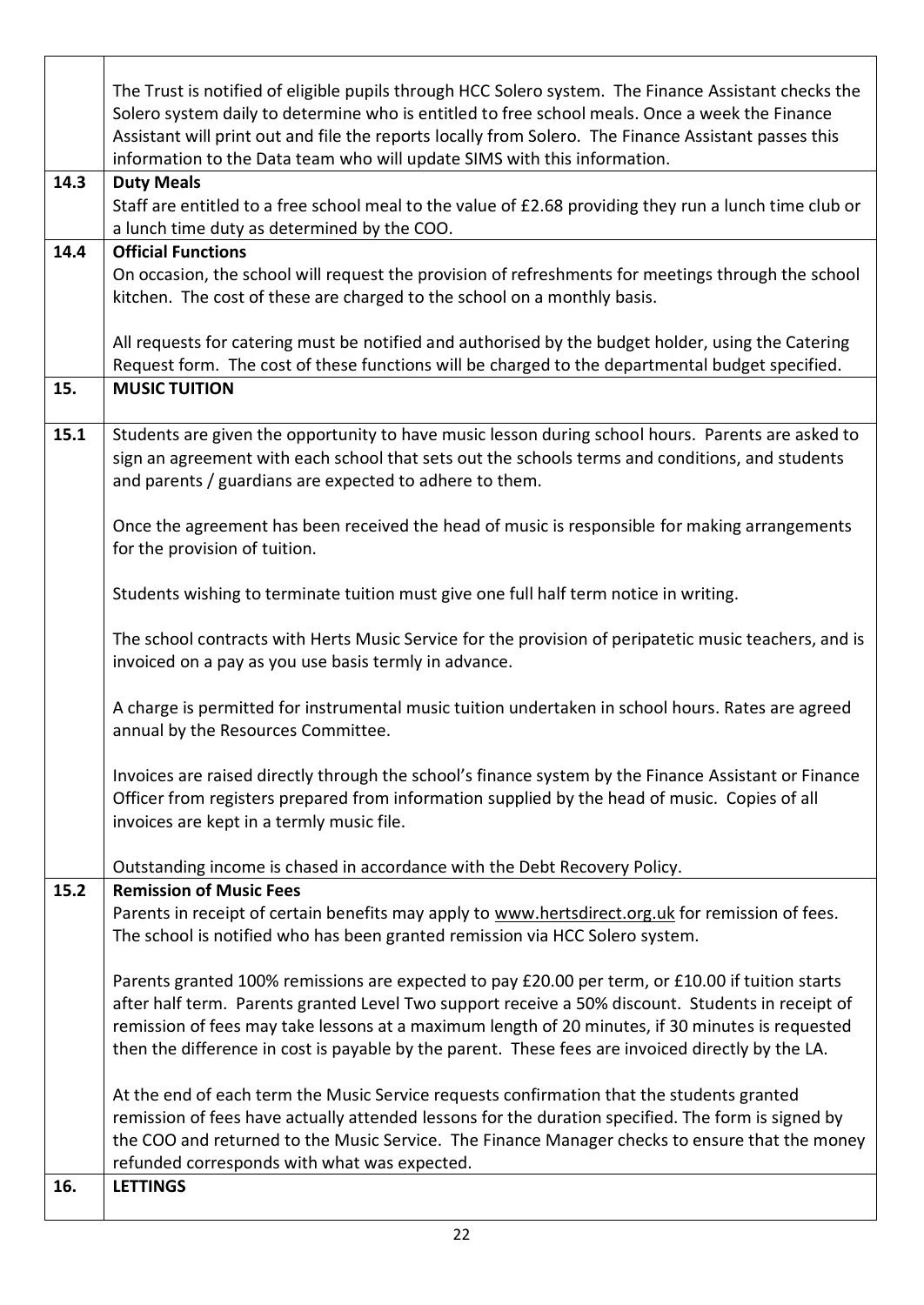| 16.1 | <b>Lettings/Hirings Policy</b>                                                                                                                                                                                                                                                                                                                                                                                                                             |
|------|------------------------------------------------------------------------------------------------------------------------------------------------------------------------------------------------------------------------------------------------------------------------------------------------------------------------------------------------------------------------------------------------------------------------------------------------------------|
|      | Enquiries for the hire of the Academy premises are directed in the first instance to The Trust Lettings<br>Manager. They are responsible for ensuring that at the start of each hire period the hirer is asked to<br>complete a formal application form, setting out the facilities they wish to use, the time and the                                                                                                                                     |
|      | proposed dates. For on-going lettings, a new application form is required at the start of each financial<br>year.                                                                                                                                                                                                                                                                                                                                          |
|      | Prior to the first session the Lettings Manager will ensure that the hirer holds their own public<br>liability insurance with a minimum value of £5,000,000. A copy is retain on file. If the hirer does<br>not hold this level of insurance, the hire may be covered by the schools insurance for a small fee of<br>10% of the session cost.                                                                                                              |
|      | The Lettings Managers maintains the bookings system which maintains a diary of all hiring's and<br>school use of the premises. This is annotated to reflect any issues that may arise e.g. failure to turn<br>up, overran. The diary is referred to when raising any credit notes all bookings are paid for via the<br>online bookings system and prior to the event being confirmed by the school. invoices are managed<br>via the online booking system. |
|      | Hiring rates are reviewed annual by the Resources, Audit and Risk Committee. For further<br>information please refer to Charging & Remissions Policy.                                                                                                                                                                                                                                                                                                      |
| 16.2 | Invoicing                                                                                                                                                                                                                                                                                                                                                                                                                                                  |
|      | All invoices are raised directly through the Trust's finance system by the Finance Officer, at the start<br>of the term in which the hire is occurring. Outstanding income is chased in accordance with the<br>Debt Recovery Policy.                                                                                                                                                                                                                       |
| 16.3 | <b>VAT</b>                                                                                                                                                                                                                                                                                                                                                                                                                                                 |
|      | Hirings by clubs are exempt from VAT provided they meet the "series of sessions" rule, hirings to<br>charities or individuals are also generally exempt from VAT. Businesses are required to pay VAT on<br>hirings. Where it is not clear whether the hirer is a club, the HMRC VAT Notice 742 will be used to<br>determine whether VAT is chargeable.                                                                                                     |
| 17.  | <b>VAT</b>                                                                                                                                                                                                                                                                                                                                                                                                                                                 |
| 17.1 | The Trust Finance Manager is responsible for the administration of VAT within the school's<br>accounting system.                                                                                                                                                                                                                                                                                                                                           |
|      | Vat returns are extracted from the accounting system on a quarterly basis and submitted quarterly<br>to HMRC for reimbursement. All reimbursements are prepared by the Trust Finance Manager and<br>reviewed and authorised by the Head Teacher / Principal.                                                                                                                                                                                               |
|      | The Trust Finance Manager ensures that the school has been reimbursed for all VAT due.                                                                                                                                                                                                                                                                                                                                                                     |
|      | The Trust Finance Manager annually reviews the apportionment theory for claim on overheads.                                                                                                                                                                                                                                                                                                                                                                |
| 17.2 | <b>Appendices</b>                                                                                                                                                                                                                                                                                                                                                                                                                                          |
|      | 1. Year End Plan                                                                                                                                                                                                                                                                                                                                                                                                                                           |
|      | 2. Purchase order form with guidance                                                                                                                                                                                                                                                                                                                                                                                                                       |
|      | Cheque request form<br>3.                                                                                                                                                                                                                                                                                                                                                                                                                                  |
|      | 4. Gateway / Wise Pay refund request<br>5. Hardship application form                                                                                                                                                                                                                                                                                                                                                                                       |
|      | 6. How to set up BACS in school financial system                                                                                                                                                                                                                                                                                                                                                                                                           |
|      | 7. Self Employed declaration form                                                                                                                                                                                                                                                                                                                                                                                                                          |